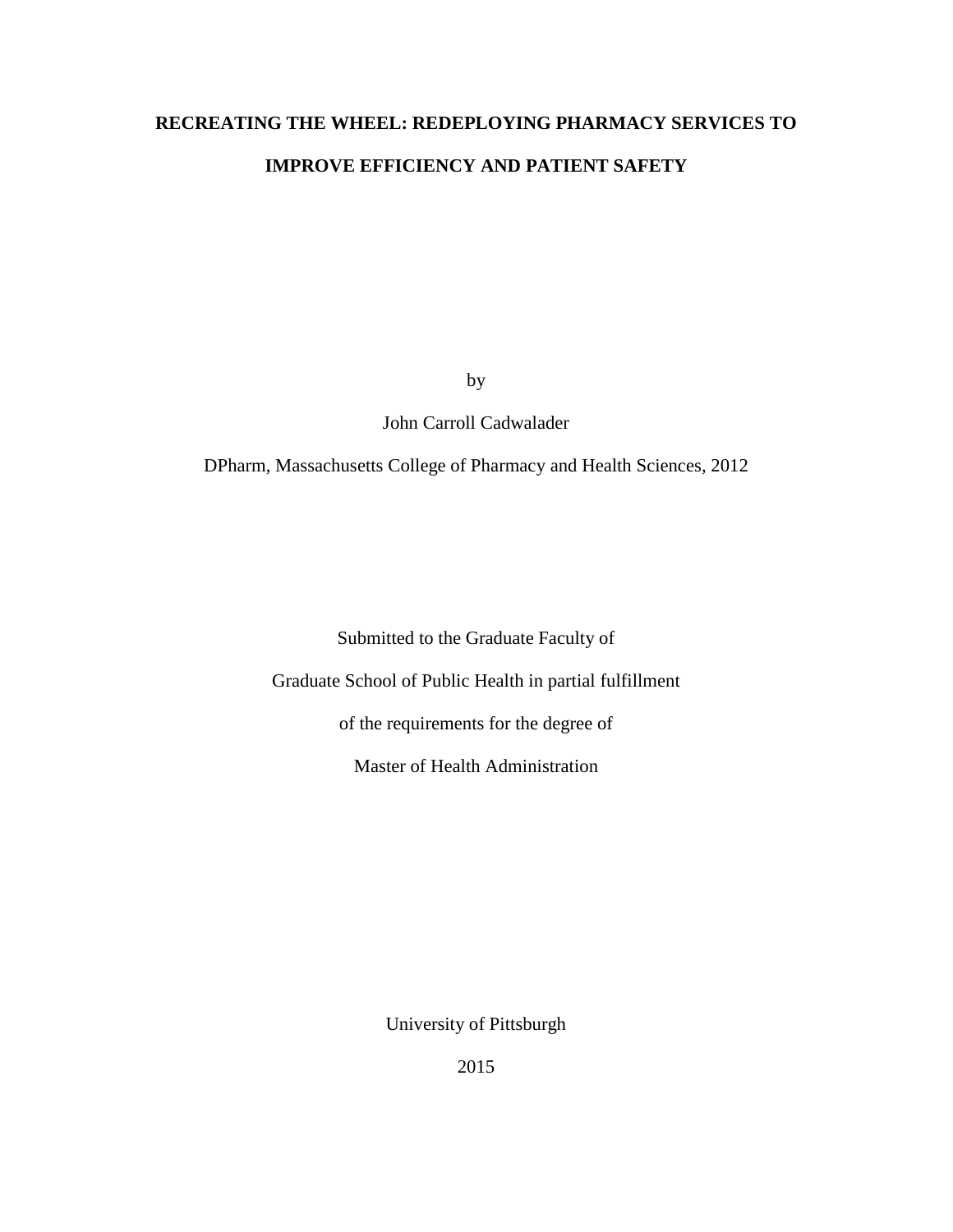### UNIVERSITY OF PITTSBURGH

### Graduate School of Public Health

The essay is submitted

by

### John Carroll Cadwalader

on

April 20th, 2015

and approved by

Essay Advisor: Julia Driessen, PhD Assistant Professor Department of Health Policy and Management Graduate School of Public Health University of Pittsburgh

Essay Reader \_\_\_\_\_\_\_\_\_\_\_\_\_\_\_\_\_\_\_\_\_\_\_\_\_\_\_\_\_\_ Sandra Kane-Gill, PharmD, MS, FCCM, FCCP Associate Professor School of Pharmacy University of Pittsburgh

Essay Reader Alfred L'Altrelli, PharmD Pharmacy Manager UPMC Presbyterian Hospital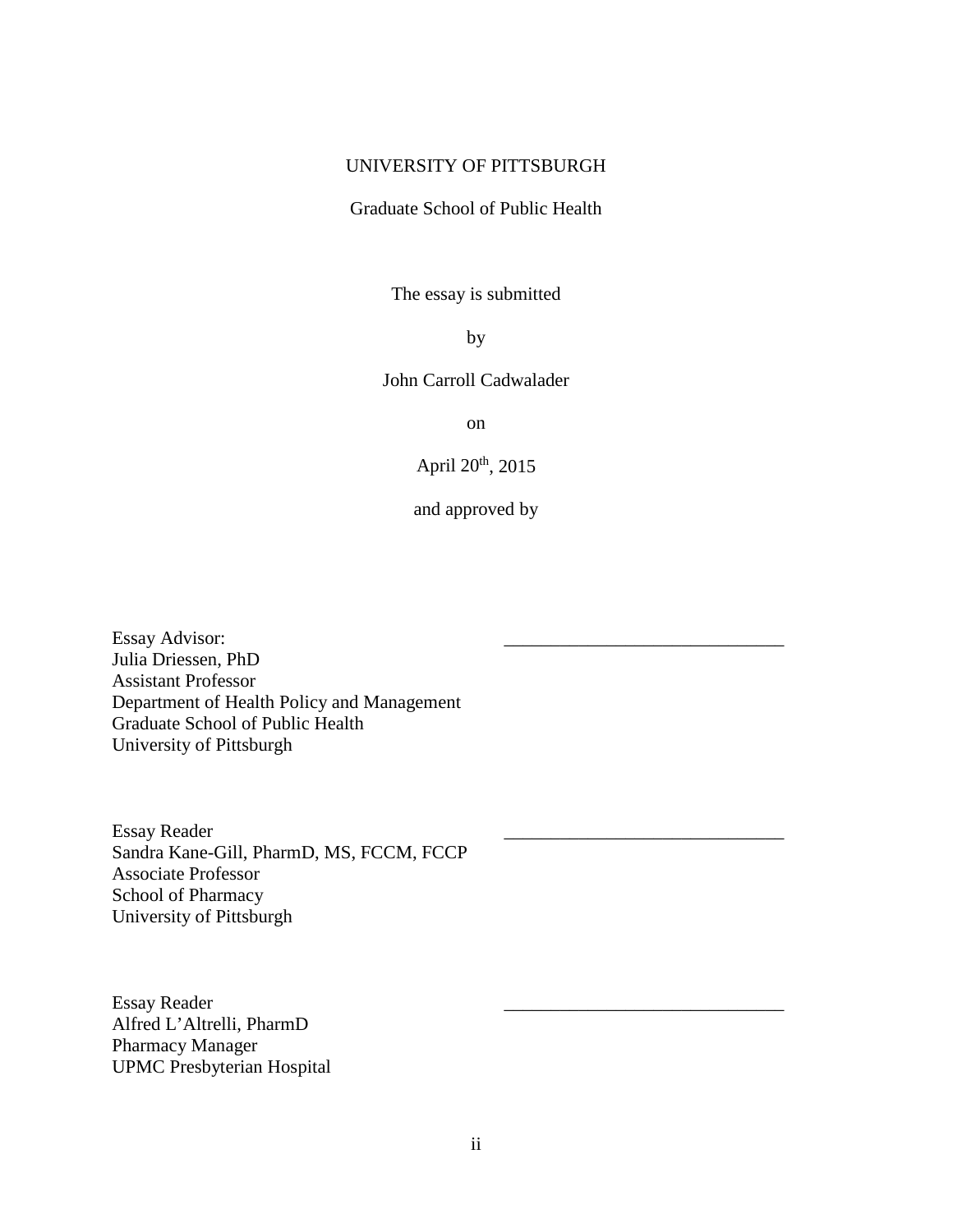**Copyright® John Carroll Cadwalader**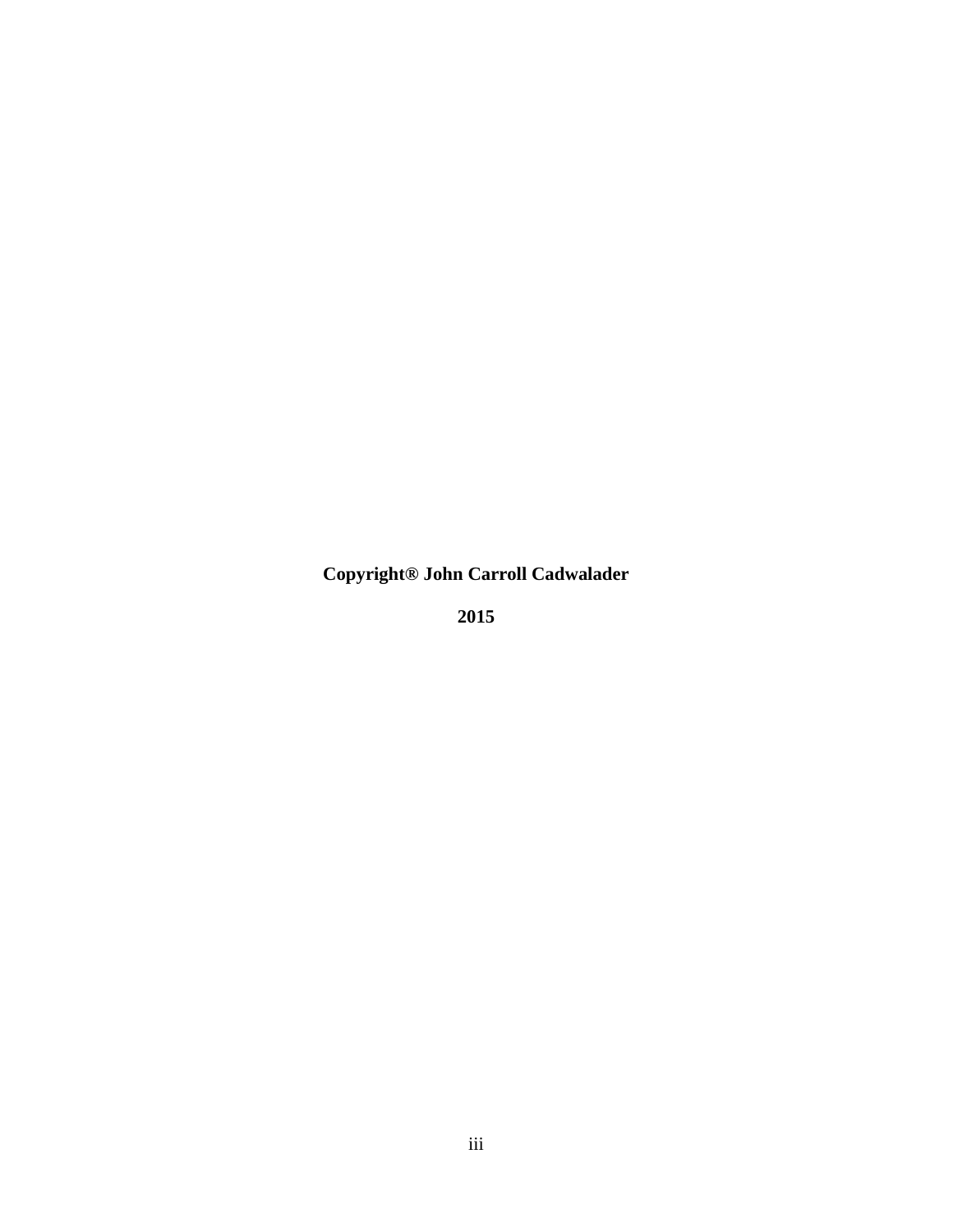### **RECREATING THE WHEEL: REDEPLOYING PHARMACY SERVICES TO IMPROVE EFFICIENCY AND PATIENT SAFETY**

John Carroll Cadwalader, MHA

University of Pittsburgh, 2015

### **ABSTRACT**

The Institute of Medicine's (IOM) publication *To Err is Human* identified medical and medication errors as a significant threat to public welfare and public health. In response to the publication the Institute for Healthcare Improvement (IHI) has created the "5,000,000 lives" campaign to reduce adverse outcomes due to error. Simultaneously, the IHI has promoted it's Triple Aim Campaign which compels health care organizations to increase the health of populations while also minimizing patient costs and enhancing the patient experience. The UPMC Presbyterian Pharmacy department is redeploying its pharmacy resources in an attempt to better contribute to the principles of the Triple Aim Campaign and improve patient safety by enhancing its technical efficiency, improving operational services, and optimizing its automation to improve medication safety.

The pharmacy department created service line groups that treat specific patient populations such as cardiology and neurology. These groups consist of a central pharmacist, unit-based pharmacist, and service line technician. This intervention was created to address the problem of medication delays and the lack of standardization and accountability for the provision of operational and clinical pharmacy services. Objective measures of performance include reported medication delays, missing medications, number of discharge prescriptions, and percent of total medications discharges from the automated dispensing cabinets and from the RobotRx

iv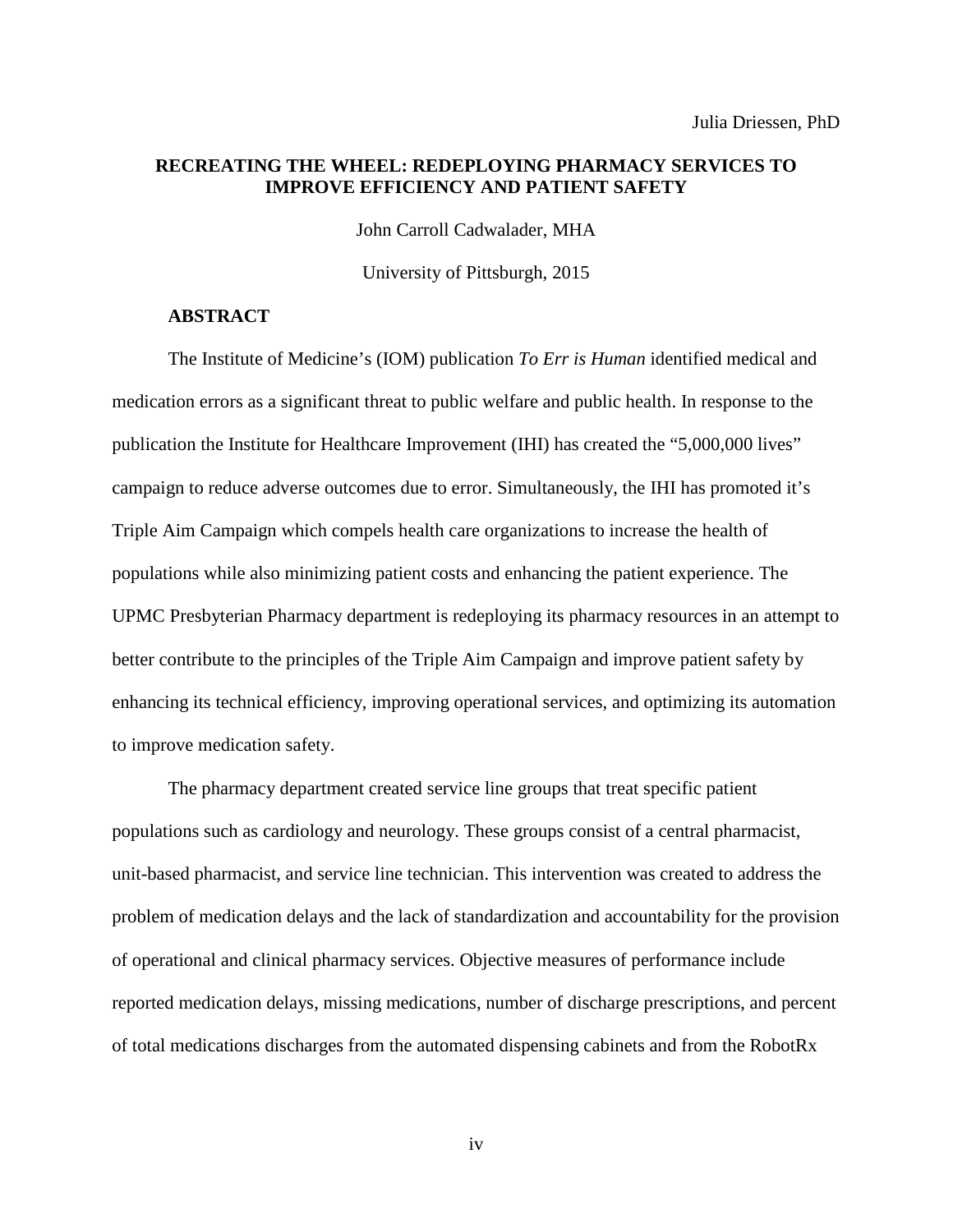machine. Comparison of pre-model to post-model pharmacy services showed that medication delays and missing medications decreased by 49% and 85%, respectively.

The pharmacy department service line model has taken measures to improve patient health by minimizing medication delays and missing medications within UPMC Presbyterian hospital. This was accomplished by stream-lining services and improving the department's technical efficiency and patient safety surrogates measures.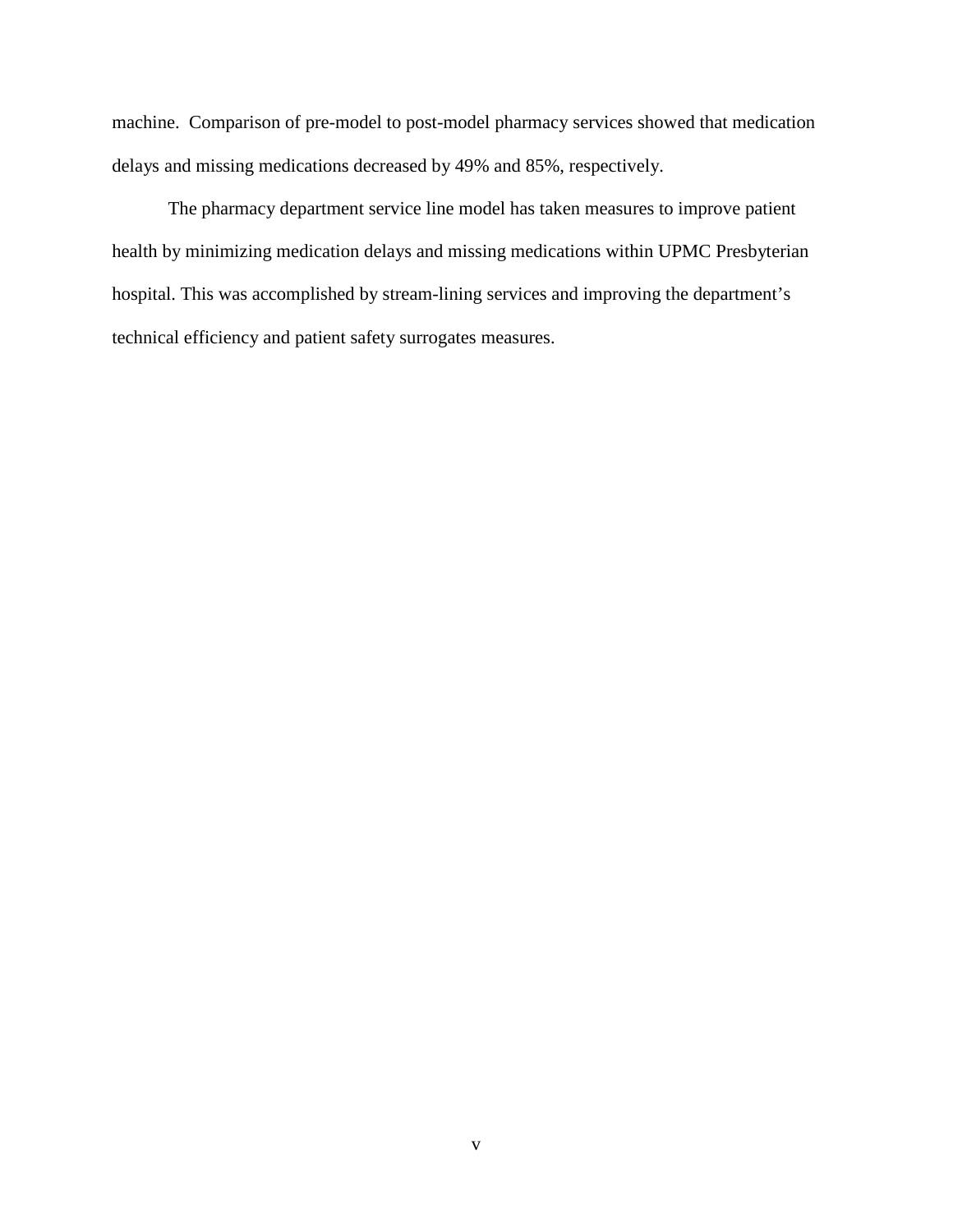# **TABLE OF CONTENTS**

| UPMC PRESBYTERIAN HOSPITAL AND PHARMACY SERVICES5           |
|-------------------------------------------------------------|
| PHARMACY MEDICATION VERIFICATION AND DISTRUBUTION PROCESS 6 |
|                                                             |
|                                                             |
|                                                             |
|                                                             |
|                                                             |
|                                                             |
|                                                             |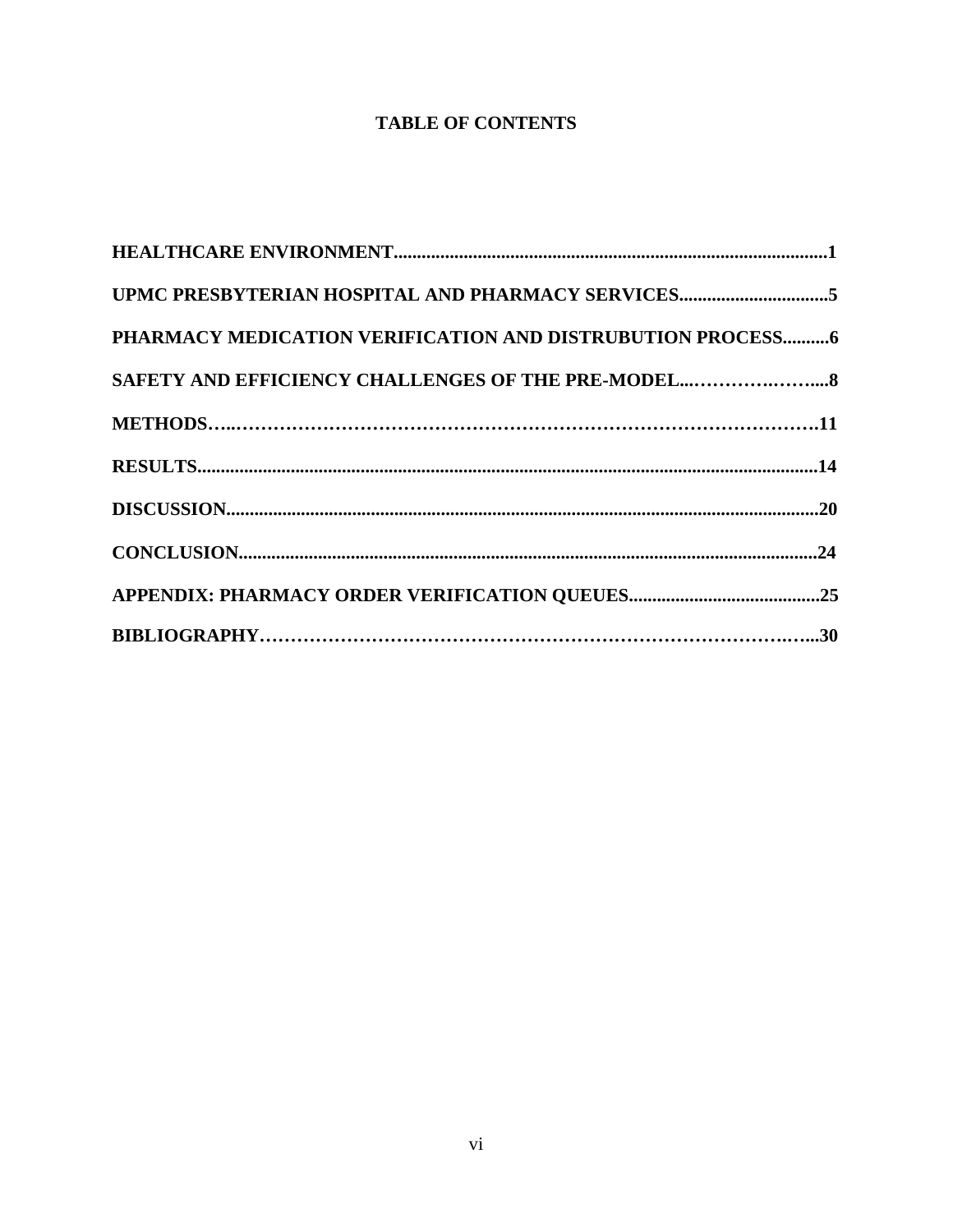# **LIST OF TABLES**

| Table 1: Pharmacy problem list, possible causes, and system changes pursued13 |  |
|-------------------------------------------------------------------------------|--|
| Table 2: Pre-model pharmacist order verification queue structure15            |  |
|                                                                               |  |
|                                                                               |  |
| Table 5: Pre-model pharmacist order verification queues – daylight shift26    |  |
| Table 6: Post-model pharmacist order verification queues – daylight shift27   |  |
| Table 7: Post-model pharmacist order verification queues – evening shift28    |  |
| Table 8: Post-model pharmacist order verification queues – night shift29      |  |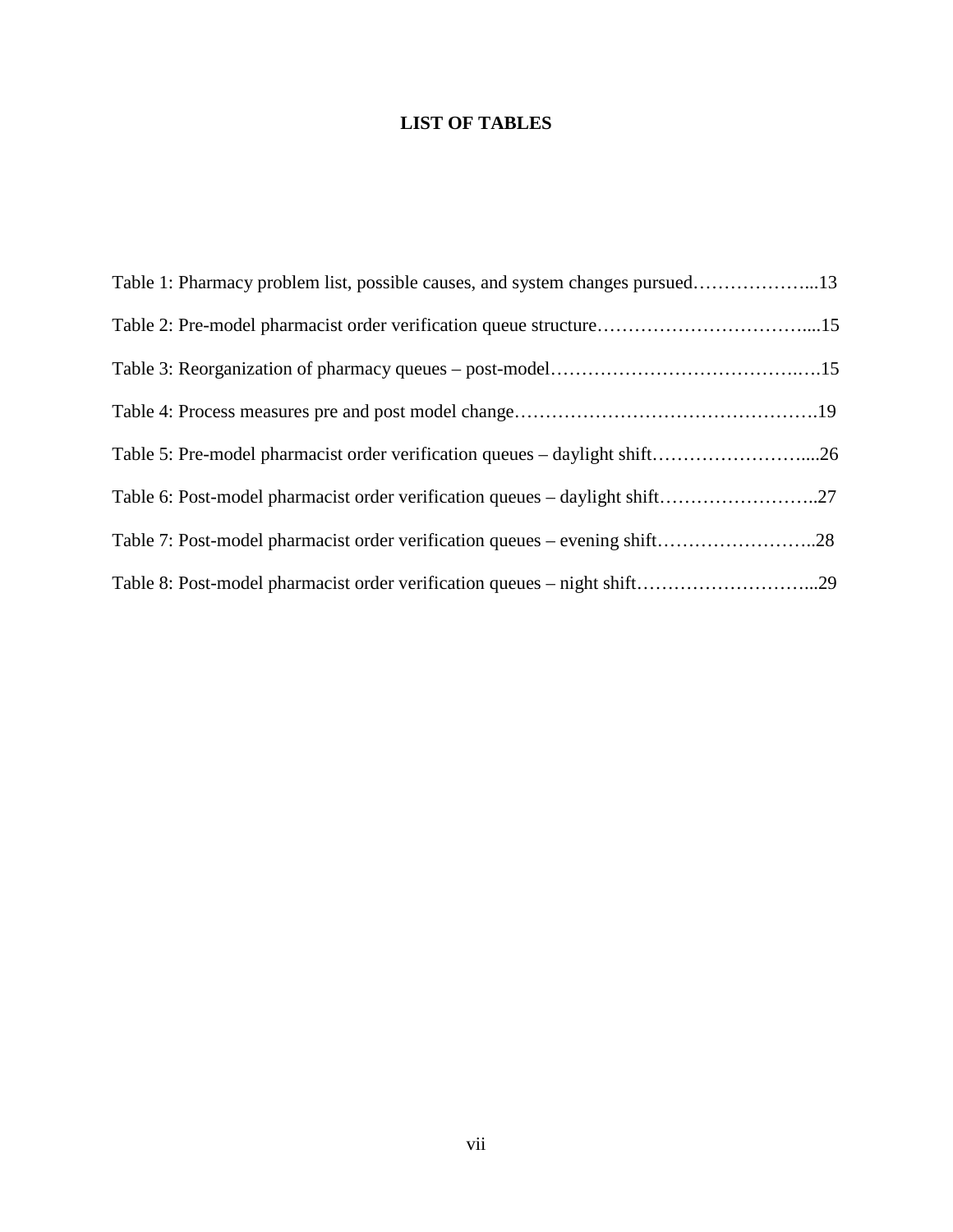# **LIST OF FIGURES**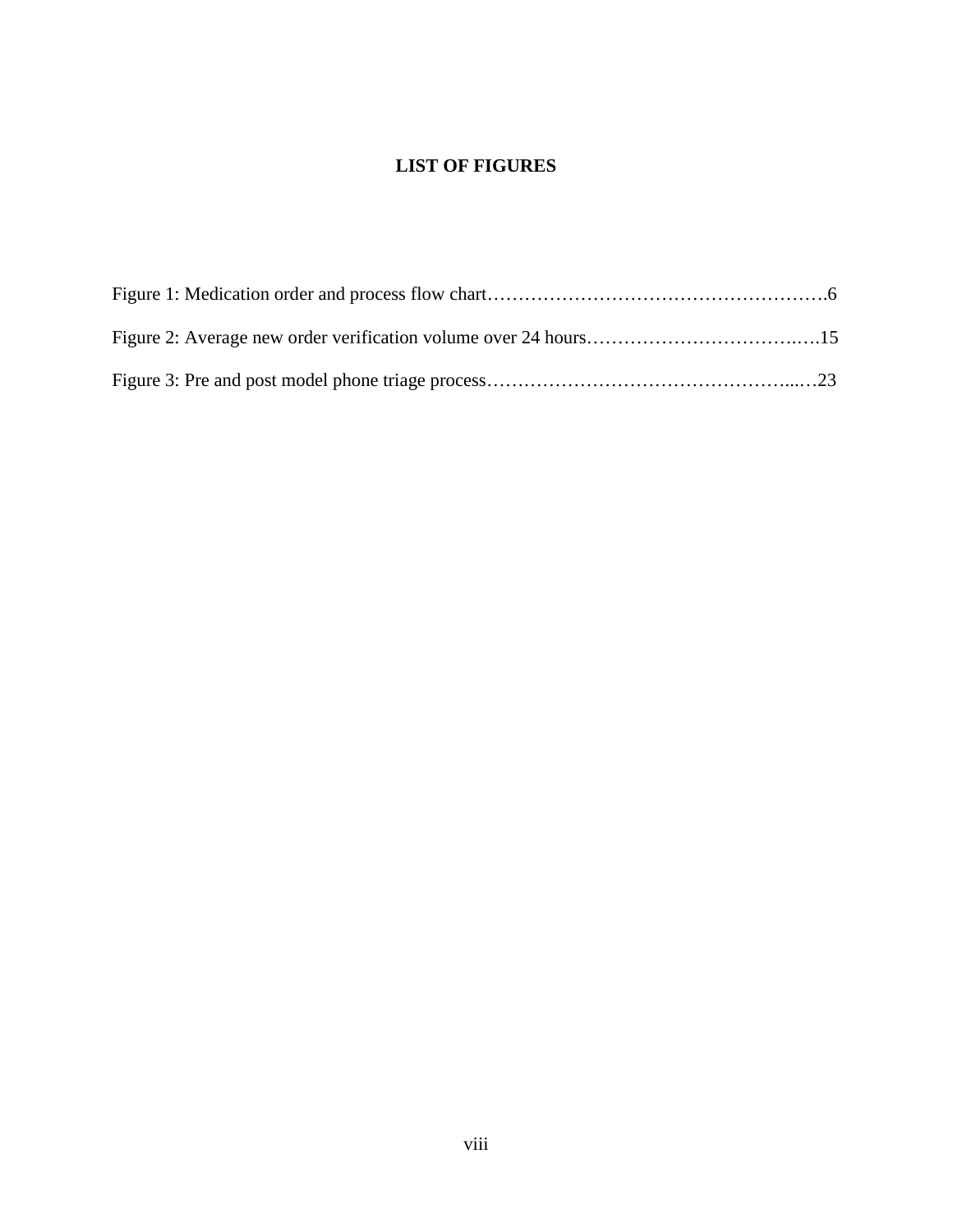#### **HEALTHCARE ENVIRONMENT**

Healthcare spending reached \$2.9 trillion dollars or \$9,255 per person, in 2013; accounting for 17.4% of the nation's gross domestic product  $(GDP)$ . This figure is more than two-and-a-half times higher than the average of other developed nations. Hospital services alone accounted for \$936.9 billion of those GDP dollars, a growth of 4.5% from 2012.<sup>1</sup> Despite spending seventeen cents of every dollar on health care, the United States still have fewer physicians and hospital beds per person compared to developed nations, and poorer average outcomes than the Organization for Economic Co-operation Development (OECD) nations in life expectancy and infant mortality.<sup>2,3</sup> The Common Wealth Fund recently ranked the United States health care system last of eleven nations in quality measures related to access, equity, quality, efficiency, and healthy lives.<sup>4</sup> The country has been osolating around this current state for well over a decade despite legislative efforts to slow inflating healthcare cost by creating incentives to improve quality while decreasing quantity.

Legislators have attempted to control health care costs with the passage of laws that created the diagnosis-related-group (DRG), bundled payments, and value-based purchasing, all of which have been an attempt to decrease total reimbursement dollars for health care services billed to the Centers for Medicare and Medicaid Services (CMS). This reimbursement climate has resulted in health care insurance entities and providers to consolidate, streamline, and find efficiency in every aspect of health care operational service models.<sup>5</sup> High level health care administrators are asking front-line managers to provide cost-savings initiatives (CSI's) to trim excessive waste from each individual department, preferably while providing more consistent and better quality care.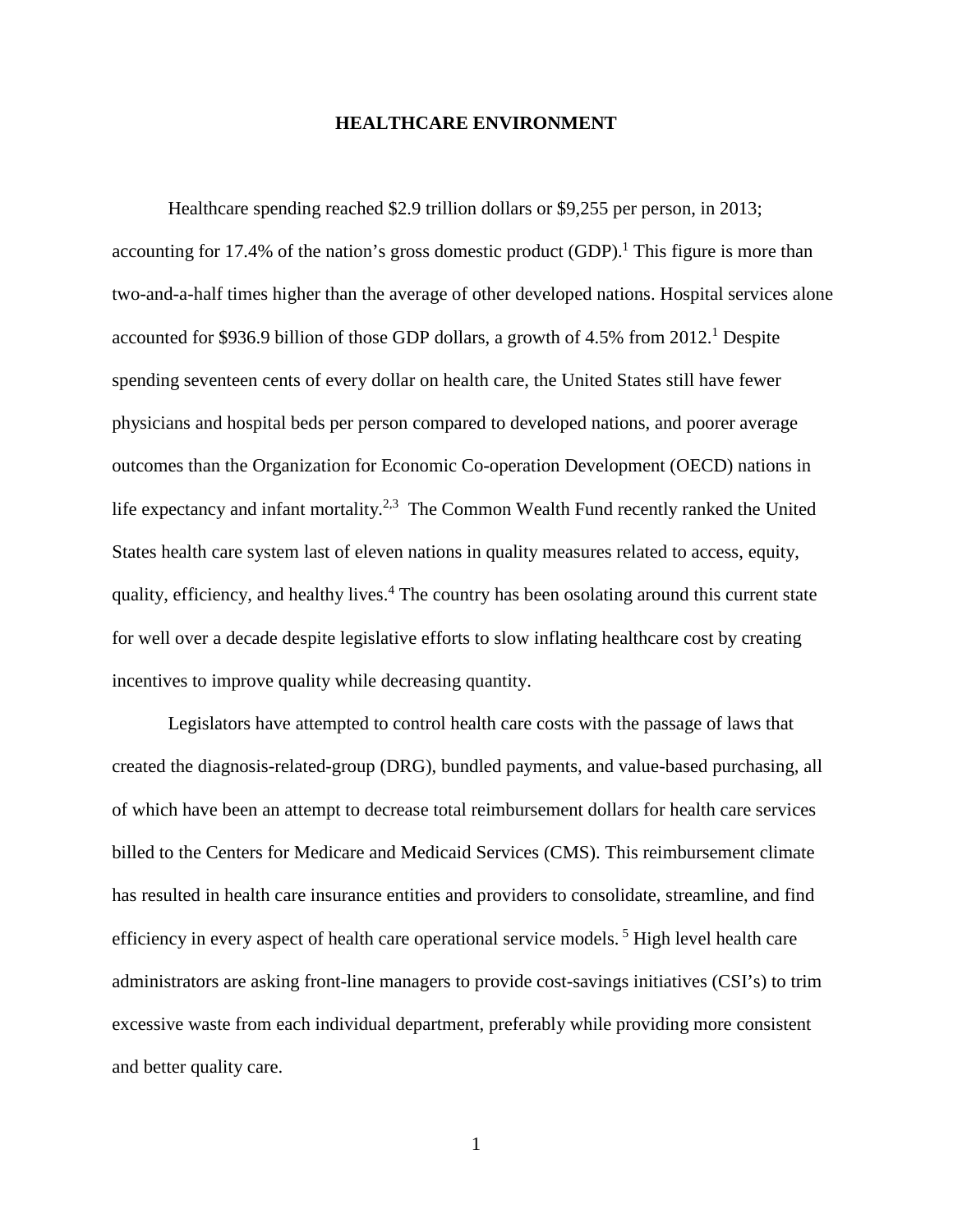Simultaneously, there is a second trend within contemporary health care in the United States that is focused on patient-centered care, patient safety, and a universal desire to diminish and potentially abolish medical errors. This issue was most famously noted in the landmark publication, *To Err is Human: Building a Safer Health System*, published in 1999 by the Institute of Medicine (IOM).<sup>6</sup> This was one of the first patient safety publications to highlight the sheer volume of medication and procedural errors that happen in United States hospitals. The Institute for Healthcare Improvement's (IHI) reaction to the IOM publication was to create initiatives such as the 5,000,000 Lives Campaign to directly reduce adverse outcomes in patients due to  $error<sup>7</sup>$ . The campaigns attempted to mitigate these errors by partnering with health care institutions to support the following efforts:

- create and deploy rapid response teams at the first signs of significant clinical decline
- deliver reliable, evidence-based care for acute myocardial infarction to prevent death
- prevent adverse drug events (ADEs) by utilizing a variety of medication safety tools including medication reconciliation
- prevent central line infections
- prevent surgical site infections
- prevent ventilator-associated pneumonia.<sup>7</sup>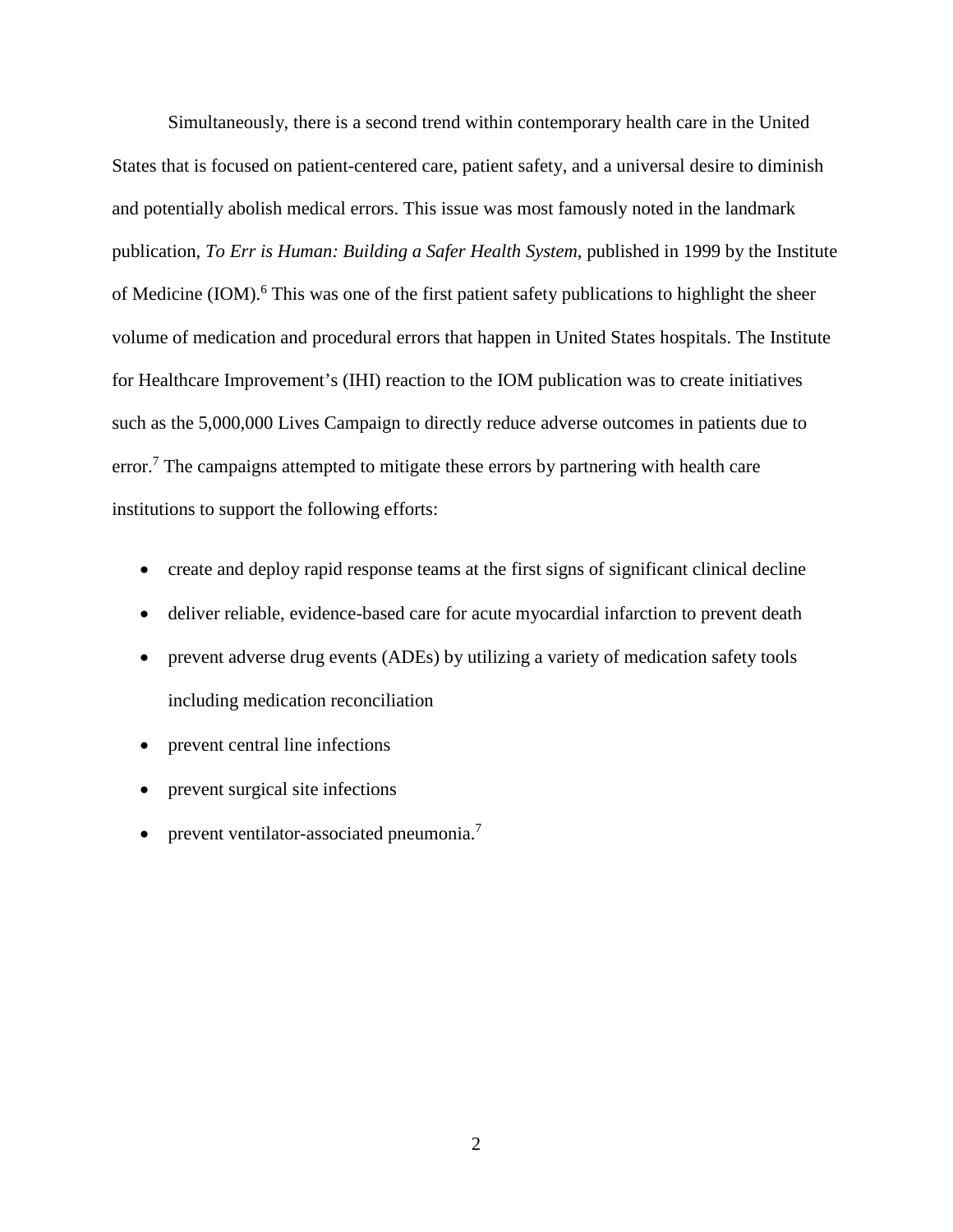The IHI has also compelled health care organizations to consider and pursue solutions that align with it's Triple Aim Campaign designed to optimize health system performance. The Triple Aim pursues three goals:

- 1. Improve the patient experience of care (including quality and satisfaction)
- 2. Improve the health of populations
- 3. Reduce the per capita cost of health care.<sup>8</sup>

The IHI Triple Aim is largely a call to improve health care "efficiency." Efficiency is a term widely used by economists to describe the best use of resources in production.<sup>9</sup> A health care organization that does not fully maximize the productive potential of its resources is in a state of technical and/or allocative inefficiency.<sup>10</sup> Technical inefficiency is a production state that does not achieve a maximum output from the mix of input combinations that are within a process, and therefore not producing at maximum capacity.<sup>10</sup> Allocative inefficiency is a state of production that does not minimize cost with given input prices or maximize revenues with given output prices.<sup>9</sup>

This paper will analyze and discuss a pharmacy department operational model modification designed to address the triple aim challenge. Through process redesign, the pharmacy department will seek to achieve technical efficiency while achieving greater patient safety by reallocating pharmacist medication order verification responsibilities, optimizing medication dispensing automation, and redeploying pharmacy technicians into a customer service role rather than a purely delivery role. This study will assess pharmacy order volume per unit, order volume per time, and order volume per verification queue, in order to best inform service line redistribution. For simplicity, each model will be referred to as "Pre-model" and "Post-model," respectively. A pre/post comparison will be conducted in order to evaluate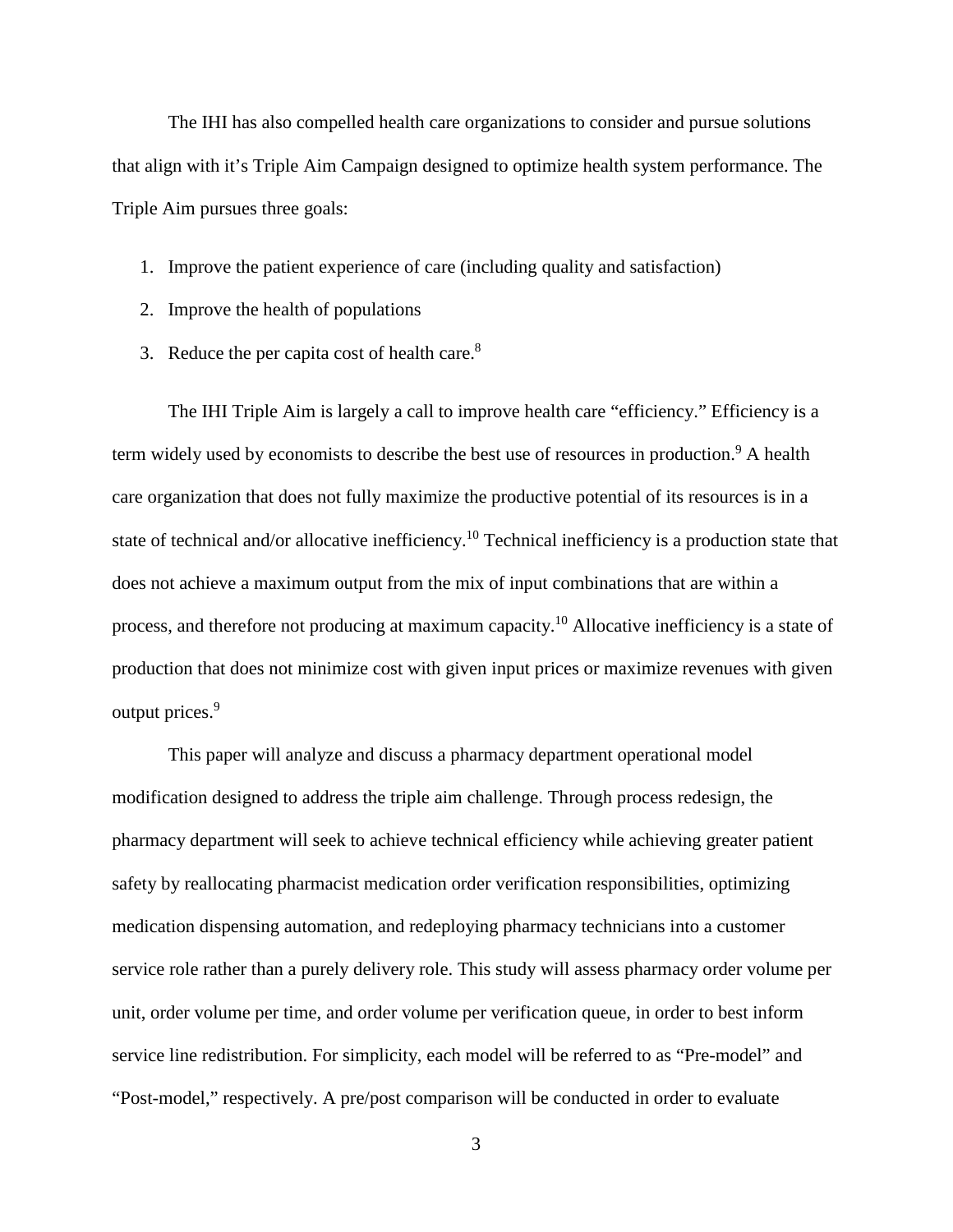automation efficiency and surrogate markers for medication delays. Automation efficiency will be assessed by comparing automated dispensing machine (ADM) stockouts and percent of medications dispensed by the RobotRx machine. Technician workflow efficiency will be assessed by comparing missing/delayed medications reported by nursing. This paper will also discuss the potential positive impact on patient safety and consistency of pharmacy services.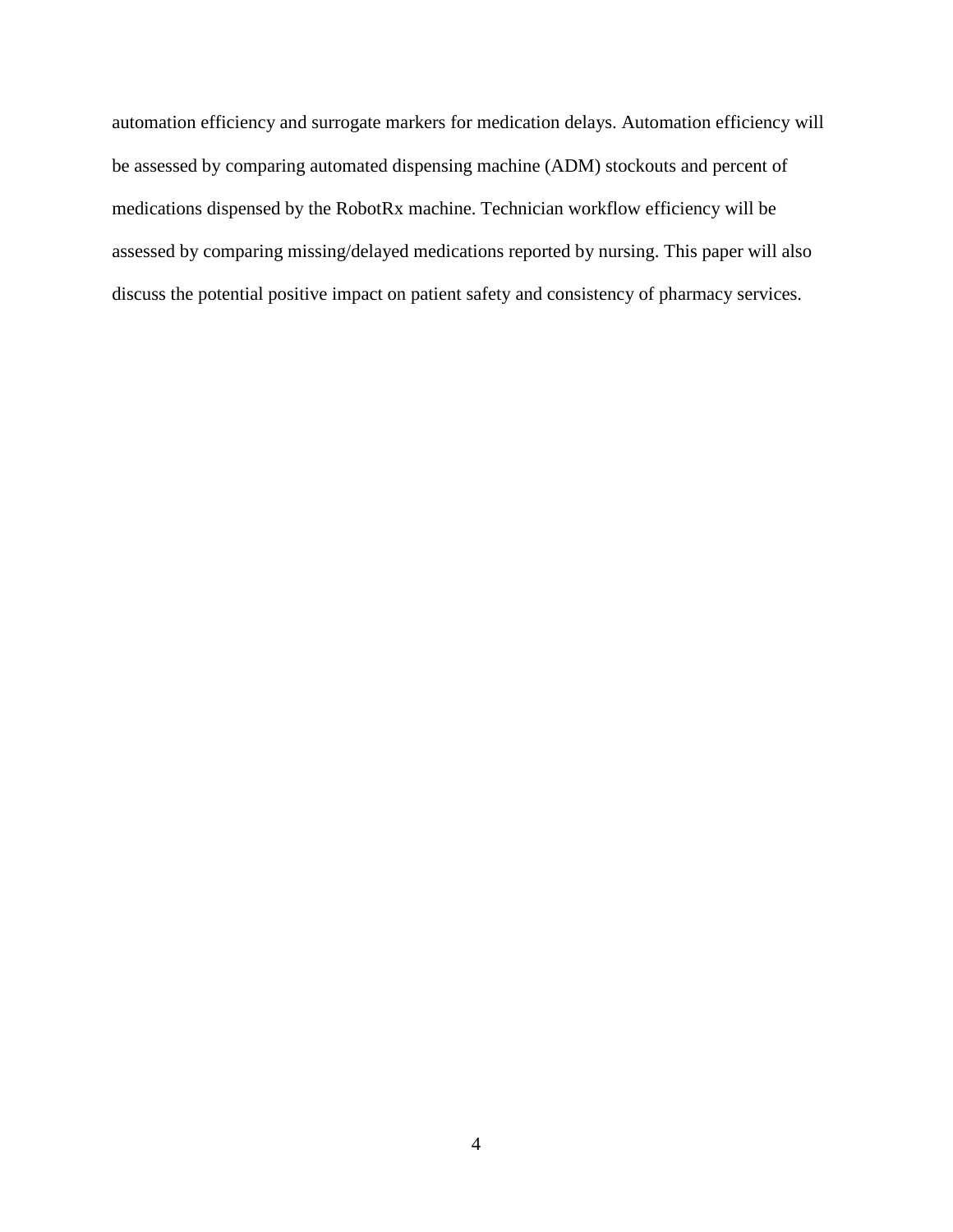#### **UPMC PRESBYTERIAN HOSPITAL AND PHARMACY SERVICES**

UPMC Presbyterian is the large academic medical center that acts as the flagship hospital for the UPMC Hospital System. It is a designated level 1 trauma center and renowned center for excellence in abdominal transplant, cardiothoracic transplant, cardiology, critical care medicine, and neurosurgery. It consists of two patient care towers UPMC Presbyterian (PUH) and UPMC Montefiore (MUH) which house approximately 700 patient beds, combined, and both towers are serviced by a single central pharmacy located within PUH tower.

### *Pharmacy Services*

The pharmacy department at PUH is responsible for the procurement, storage, compounding, labeling, and delivering of medications to all patient units and departments in a safe and timely manner. The pharmacy provides comprehensive clinical pharmacy services to those units and departments with most need (i.e. intensive care units, high acuity patients, sophisticated medication regimens). The clinical pharmacy services offered by the pharmacy department are driven by unit-based pharmacists and University of Pittsburgh School of Pharmacy faculty members that provide cognitive services such as medication recommendations, drug-disease state monitoring, and medical/pharmacy resident education. All pharmacists within the department are available to answer drug information questions regarding dose range verification, drug-laboratory evaluation, therapeutic medication interchanges, and medication route of administration recommendations to ensure the safest and most stream-lined drug administration regimen.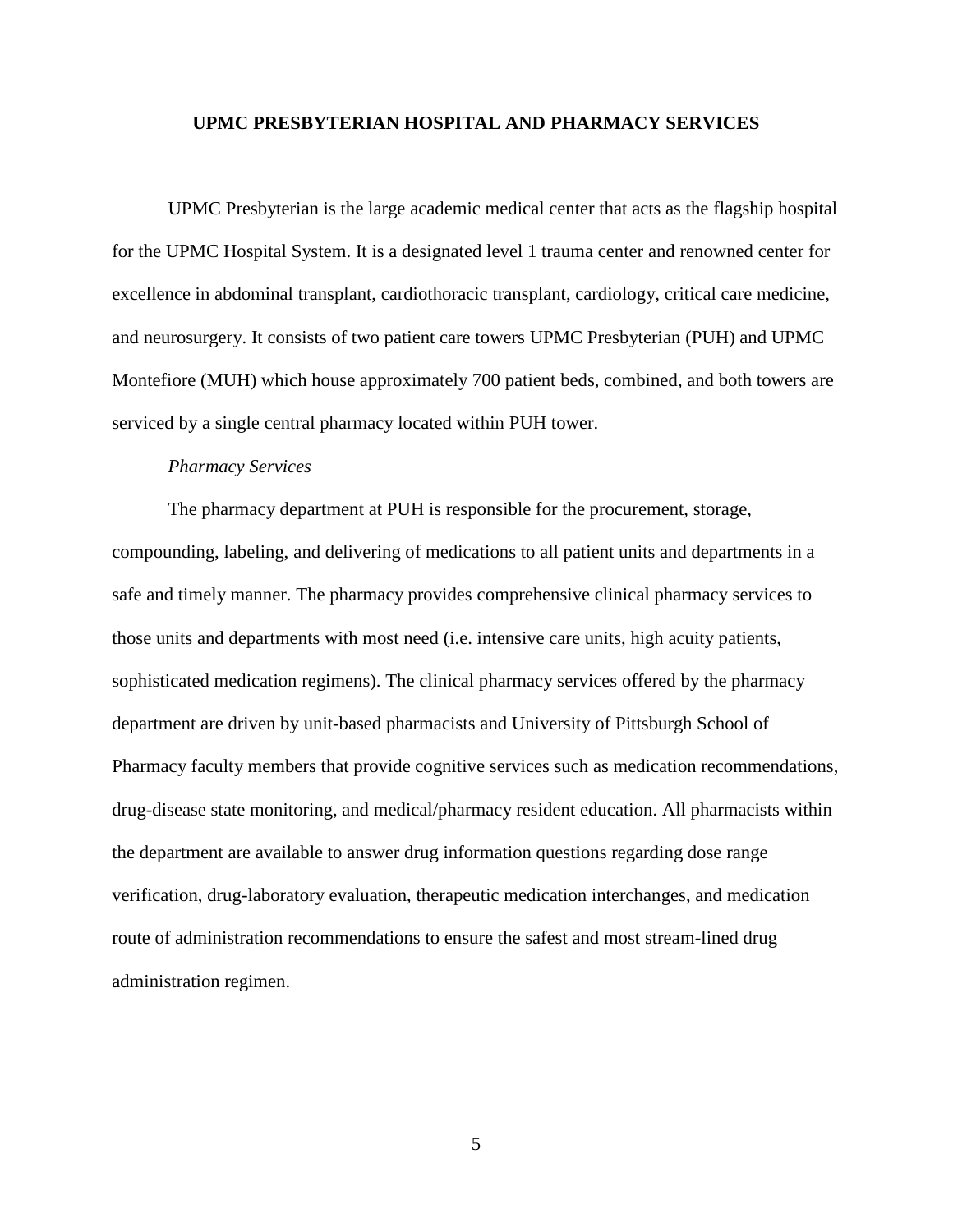### **PHARMACY MEDICATION VERIFICATION AND DISTRUBUTION PROCESS**



**Figure 1: Medication order and process flow chart**

ADM=Automated dispensing machine

Figure 1 is a schematic of the medication ordering, verification, processing, and delivering workflow at UPMC Presbyterian. The process begins with an electronic order that is entered into a computer system that links a drug regimen request to a specific patient. This electronic order is called a computerized physician order entry (CPOE) (1A). That order is then electronically routed to a pharmacist who assesses the appropriateness of the order (4). Once the order is verified by the pharmacist an electronic signal is sent to pharmacy automation system to be process the requested medication by one of three pathways; by manual pick by a pharmacy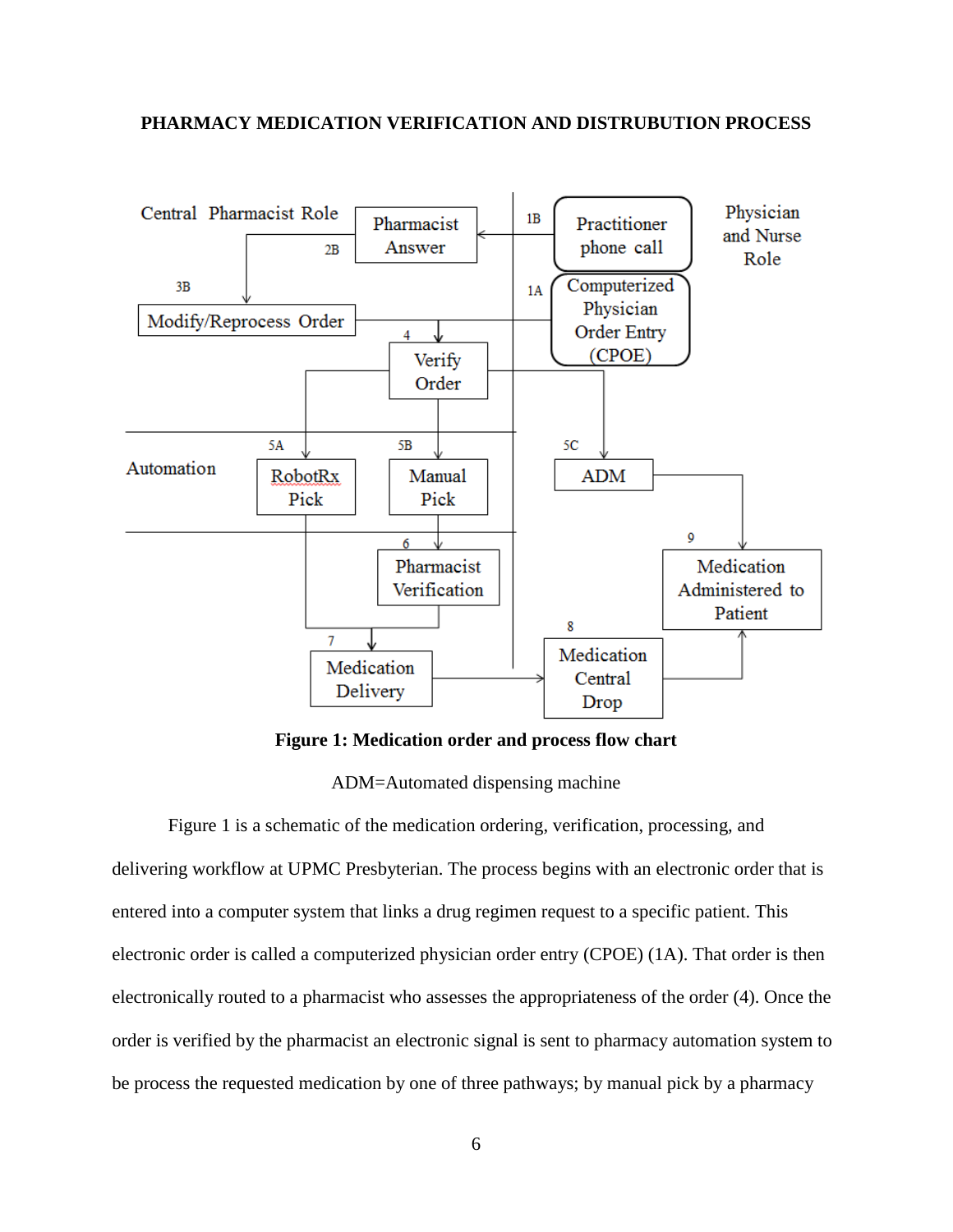technician (5B), by pick and verification by the RobotRx® machine (5A), or by dispensing from an automated dispensing machine (ADM) strategically located within a patient unit or hospital department (5C). Note that all medications manually picked by a technician and verified by a pharmacist (6) or dispensed by the RobotRx® machine must be delivered by a pharmacy technician to the medication central drop area located within each hospital units (7-8). If the medication is located within the ADM the automation system will activate the medication within the patient's medication profile to be dispensed from that ADM located on the unit (5C).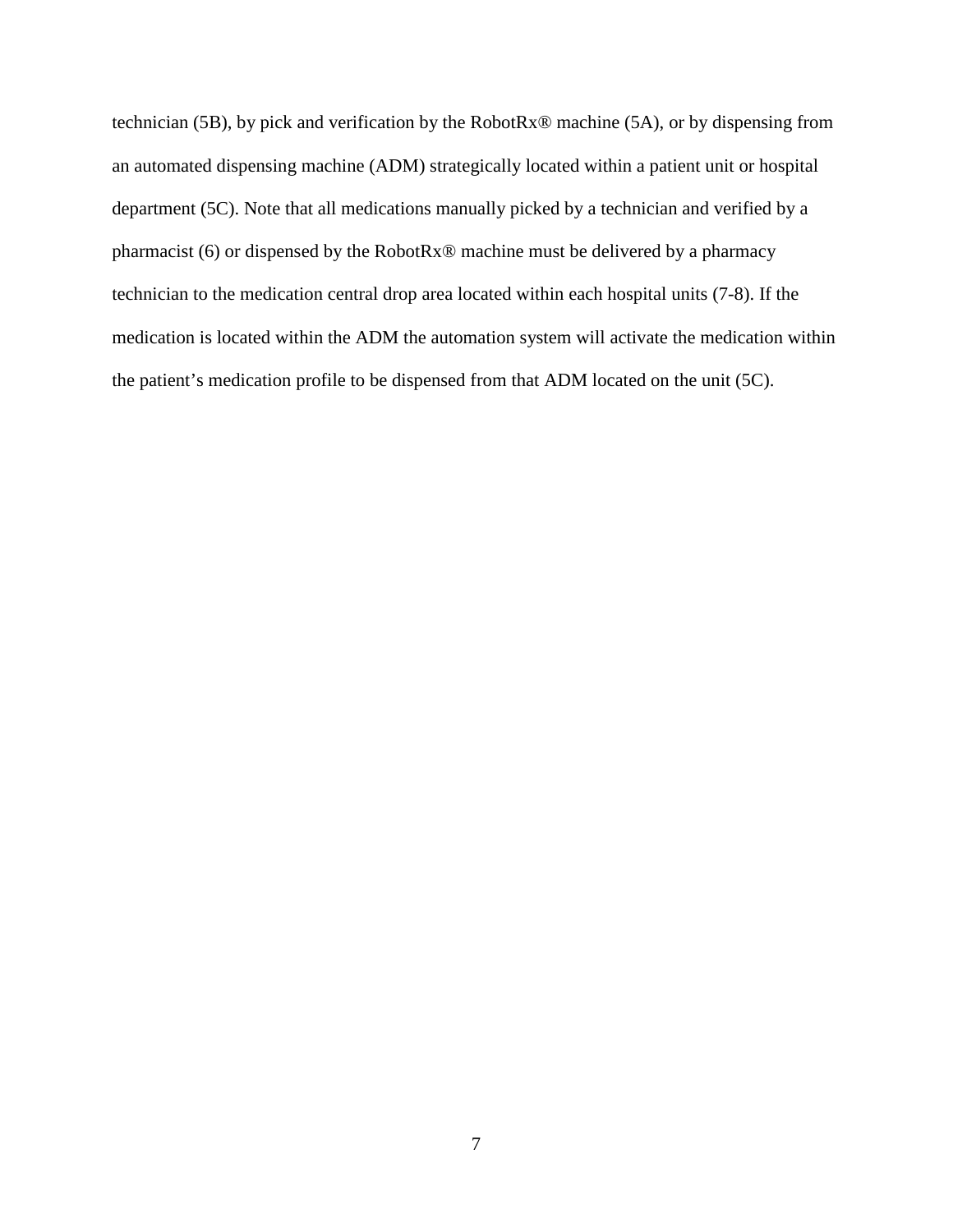### **SAFETY AND EFFICIENCY CHALLENGES OF THE PRE-MODEL**

The pre-model suffers from operational challenges that stem from inequitable order verification volume and non-optimized automation systems resulting in poor workflow, duplicate order processing, excessive medication delay, and therefore potential patient safety risks. The problem list, potential sources and causes of problems, interventions, and possible safety correlations are described in Table 1.

The first identifiable problem is medication delays. There are a variety of different scenarios that may result in a medication delay, the first of which is an ADM stockout. The ADM carries certain medications that are restocked every 24 hours. Each medication within the ADM is programmed with a maximum stock amount (MAX) and a unit amount that triggers that a notification that a restock is needed for that medication during the next refill process (PAR). Poorly programmed medication maxes and pars can result in either an over utilization of valuable ADM medication space, or an under stocking of medication which can result in the ADM medication inventory reaching zero. When this happens nurses are unable to access the needed medication which results in a missing dose request and/or a phone call to pharmacy. The central pharmacy is less prepared to process medications that should be dispensed through the ADM because in order to do so, the pharmacist must bypass the usual automation chain of events to dispense the medication from the central pharmacy. This results in duplication of work for both pharmacists and technicians, potential duplication of medications dispensed, medication delays, and a greater chance for error, jeopardizing the safety of the patient.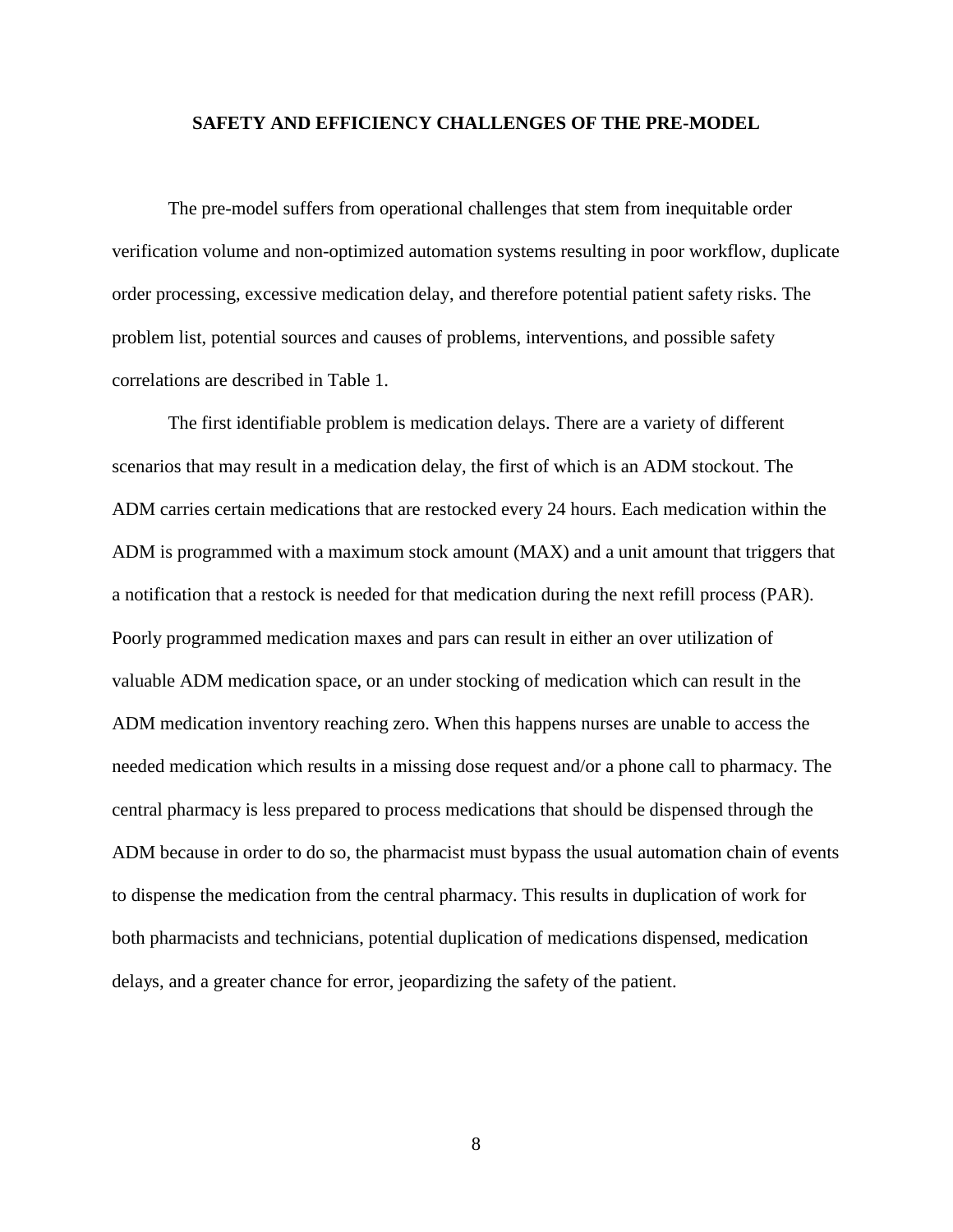Medication delays may also be the product of practitioners ordering and requesting medications urgently, or STAT, when those medications are not truly appropriate for expedition of the typical workflow. The pharmacy is able to expedite STAT medications through one of two processes: 1. sending the medication to the unit through a pneumatic tube system to ensure rapid delivery; 2. sending a technician to hand-deliver the medication to the unit because the medication is too molecularly fragile to send through the pneumatic tube system. An overload of STAT medication requests creates a bottleneck for the pharmacy's capacity to tube medications as well as STAT-run them with a technician resource. This may result in medications that truly are STAT, potentially being delayed because of STAT process flow saturation. An excessive amount of STAT medication requests also sets an unrealistic expectation for nurses and physicians, resulting in a perceived medication delay rather than a true delay. These perceived delays can result in duplicate dose requests and pharmacy phone calls, all of which disrupt normal pharmacy workflow and therefore delays the entire process chain. The overload of STAT medication requests may be the result of a lack of clinical understanding by the ordering practitioner and the verifying pharmacist and/or a CPOE design flaw that prompts physicians to choose STAT more frequently than necessary.

The second problem identified is inefficient and inconsistent deployment of pharmacist services. The first possible cause of inefficiency is the lack of standardization in the types of medication orders. This contributes to the lack of specialized services that are provided by central pharmacists because they are expected to effectively answer questions about all diseasestates and all drugs available rather than a sub-specialty of the like. The lack of standardization also results in a lack of accountability for pharmacy cognitive and distributive services because there are not defined roles within the structure. A second possible cause of inefficient service is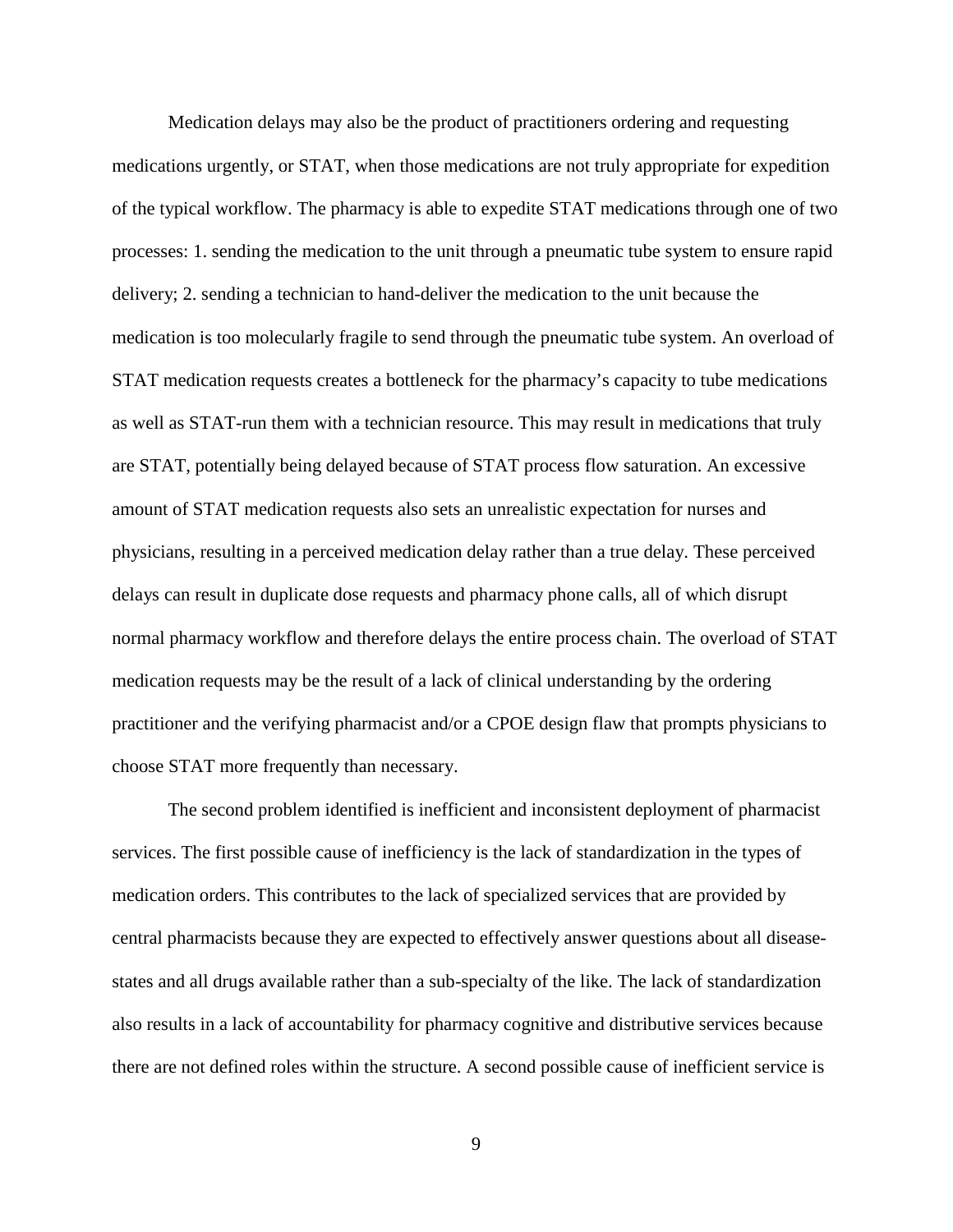an inequitable volume of medication orders routed to each pharmacist through the pharmacy verification queue infrastructure. This order volume inequity results in some pharmacists being pushed beyond there verification capacity, creating a bottleneck in order verification throughput; while other pharmacists are not at full capacity.

Another issue that stems from the inconsistent and strained central operations is that it negatively affects the clinical capacity of our unit-based pharmacists. In certain scenarios the capacity of the central pharmacists is maximized but still in need of assistance. In order to fulfill the order verification need, clinical pharmacists may be removed from their clinical role in order to assist in a central pharmacist role to ensure that medications are processed in a timely manner. This results in unpredictable and unreliable clinical services which removes a valuable layer to pharmacy patient care.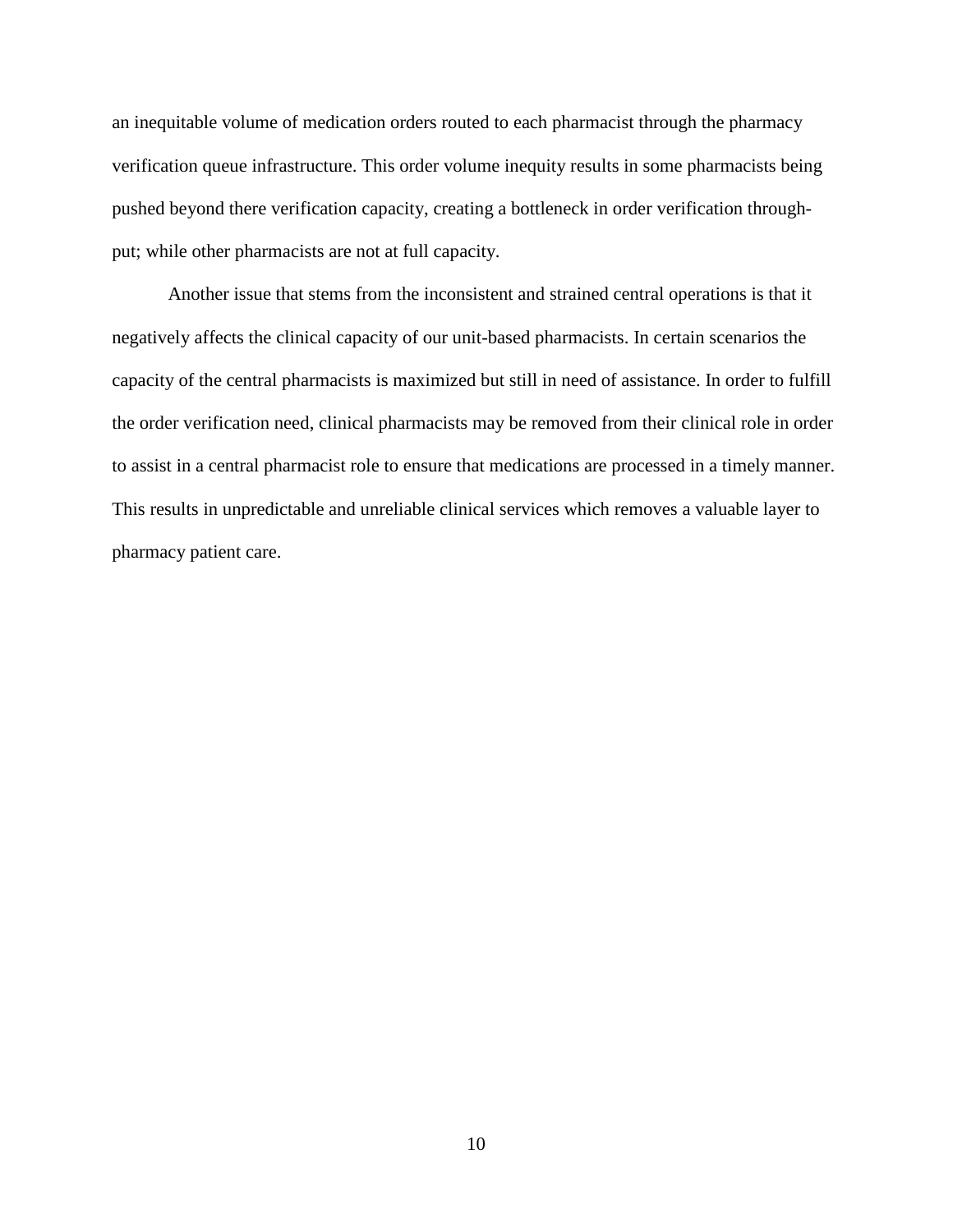### **METHODS**

The first step was to assess average order volume per unit and average order volume over time in order to inform the new structure of verification queues. This was completed by assessing reports of order volume for all units for a one month period and averaging the amount of orders processed per unit per single hour of a day. It should be noted that only orders designated as "new" were included in the order volume assessment. The researchers assume that "discontinue," "cancel," or "modify" orders are less time intensive and therefore were excluded. We used this data to verify the number of orders per pharmacy queue in the pre-model state and then used this pre-model data to redistribute electronic medication order flow in a more equitable manner. Once the verification queues were redistributed in an equitable manner (post-model) the second step was to access surrogate data for efficiency and safety for both the pre and post-model for comparison. Surrogate data for medication safety and efficiency were ADM number of stockouts, reported missing doses, and percent of RobotRx dispenses. This data was compiled by querying the pharmacy automation system using its reporting functionality. The following data surrogates to compare the safety and efficiency of the pre-model versus post-model.

- Average ADM stock-out per 24 hours
- Total number of missing doses over a one week period
- Percent of total doses dispensed from the RobotRx machine over a one week period
- Percent of total doses dispensed from ADM machines over one week period.

These particular measures are surrogates for both safety and efficiency because ADM stockouts and missing medications may potentially cause a delay in patient care which is a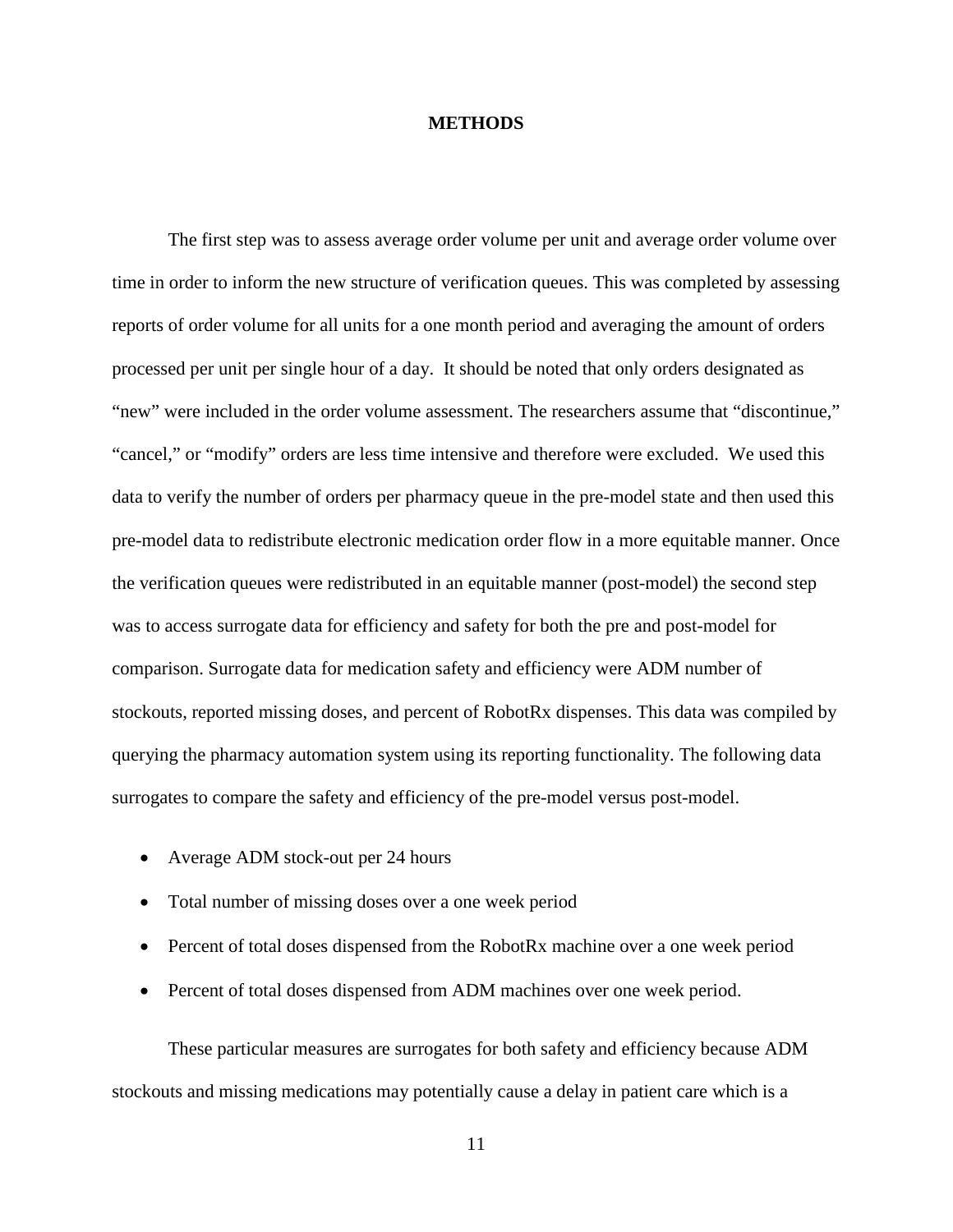medication error. The percent of RobotRx dispenses is also a marker for safety and efficiency because it has a near 100% accuracy when picking medications and it does not require manual manipulation for picking and checking by a pharmacist and technician. Percent of medications dispensed by the RobotRx as well as the ADM will be analyzed using chi square with Yates correction.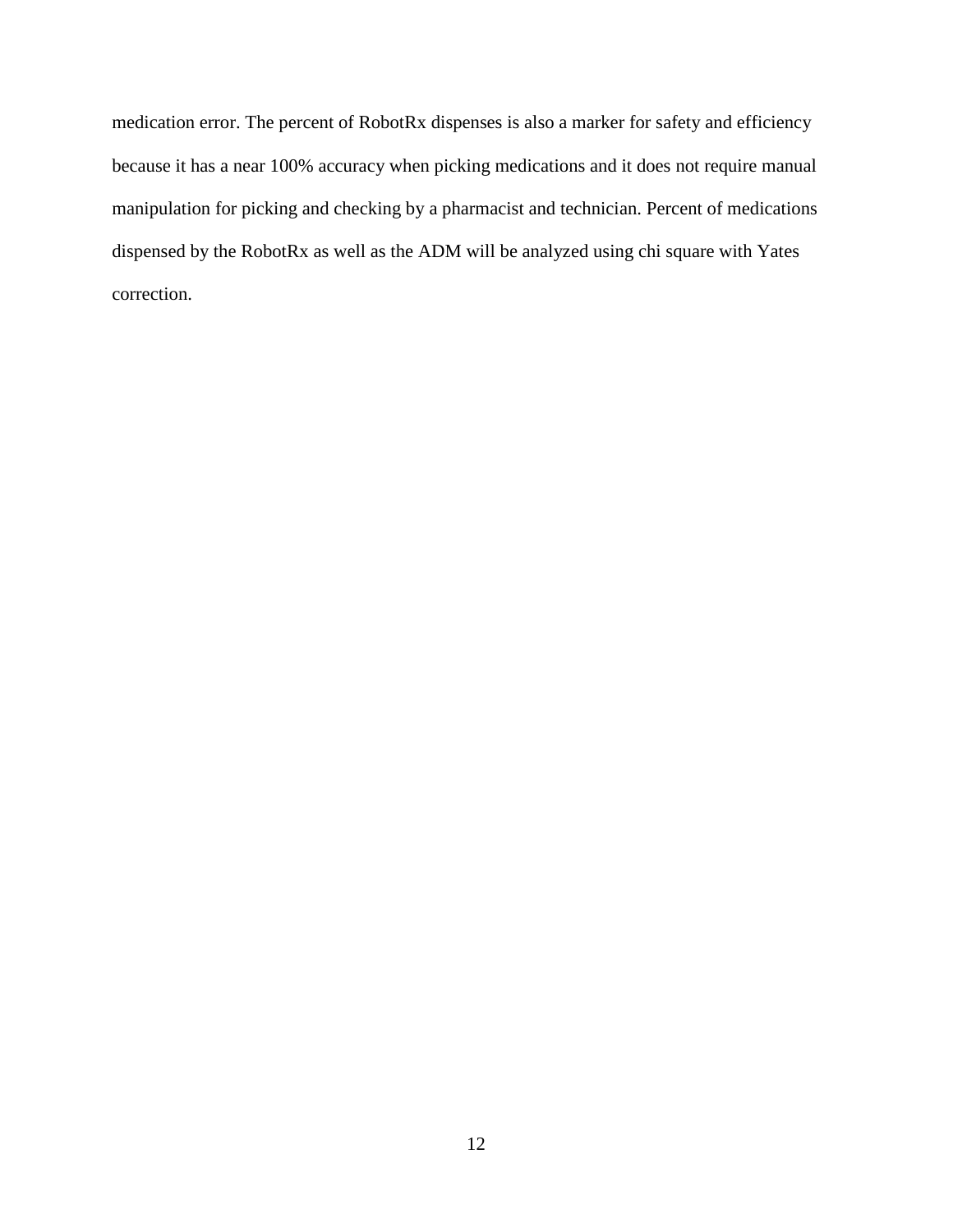| <b>Problem List</b>                               | <b>Source of Problem</b>                                                          | numerum properties into popping causes, and specific chain<br><b>Proposed Cause</b>                                               | <b>System Change</b>                                                                                                                        | ,<br><b>Possible Benefit</b>                                                                    |
|---------------------------------------------------|-----------------------------------------------------------------------------------|-----------------------------------------------------------------------------------------------------------------------------------|---------------------------------------------------------------------------------------------------------------------------------------------|-------------------------------------------------------------------------------------------------|
|                                                   |                                                                                   | Incorrect medication<br>Max and Par                                                                                               | Modify inventory<br>pars to last 24 hours<br>consistently                                                                                   | Decrease medication<br>delays                                                                   |
|                                                   | ADM stockouts*                                                                    | Incorrect medication<br>types within the<br><b>ADM</b>                                                                            | Remove<br>medications that are<br>predictability<br>scheduled and non-<br>emergent                                                          | Decrease missing<br>medications and delay                                                       |
| <b>Medication Delays</b>                          | <b>STAT</b> medication                                                            | Lack of clinical<br>understanding of<br>medication by<br>requestor                                                                | Increased education<br>by cognitive<br>services                                                                                             | Decrease medication<br>delay of true STAT<br>medication                                         |
|                                                   | order overload                                                                    | Lack of clinical<br>understanding of<br>medication by<br>pharmacist                                                               | Increased service-<br>line education to<br>specialized central<br>pharmacist                                                                | Increase quality of<br>order scrutiny by<br>central pharmacist                                  |
|                                                   | High percentage of<br>manual pick<br>medications                                  | Lack of robotics<br>optimization                                                                                                  | Modify RobotRx<br>contents to increase<br>automation<br>utilization                                                                         | Improved medication<br>dispensing accuracy                                                      |
|                                                   | Medication<br>administrator cannot<br>find medication*                            | Lack of<br>understanding of<br>where medications<br>are stored                                                                    | Provide education<br>through unit-based<br>technician                                                                                       | Fewer reported<br>missing doses                                                                 |
|                                                   | Lack of<br>standardization of<br>order verification<br>queues for<br>pharmacists* | Various patient<br>populations within<br>each verification<br>queue<br>Inequitable order<br>verification volume<br>per pharmacist | Redistribute<br>pharmacist order<br>verification queues<br>to service particular<br>service lines and to<br>align equity of order<br>volume | Increase quality of<br>order scrutiny by<br>central pharmacist;<br>Consistent<br>communication; |
| Inefficient<br>deployment of<br>pharmacy services | Lack of specialized<br>central pharmacy<br>services                               | Inconsistent<br>pharmacist<br>scheduling practices                                                                                | Schedule a<br>pharmacist to a<br>service line<br>consistently                                                                               | increased continuity<br>of pharmacy care                                                        |
|                                                   | Lack of<br>accountability for<br>pharmacists<br>distributive functions            | Inconsistent<br>pharmacist<br>scheduling practices                                                                                | Schedule a<br>pharmacist to a<br>service line<br>consistently                                                                               | Performance may be<br>tracked and critiqued<br>for quality<br>improvement                       |
|                                                   | Lack of<br>accountability for                                                     | Lack of<br>standardization of<br>cognitive services<br>expectations                                                               | Provide pharmacist<br>development to<br>create disease state<br>experts                                                                     | Increase quality of<br>order scrutiny by<br>central pharmacist                                  |
|                                                   | pharmacists<br>providing cognitive<br>services                                    | Significant<br>time is spent<br>providing distributive<br>service recovery                                                        | Provide technician<br>support to service<br>recovery                                                                                        | Service recovery<br>consistent and tracked<br>for each service line                             |

## **Table 1: Pharmacy problem list, possible causes, and system changes pursued**

**\* =** Associated with data located in Table 4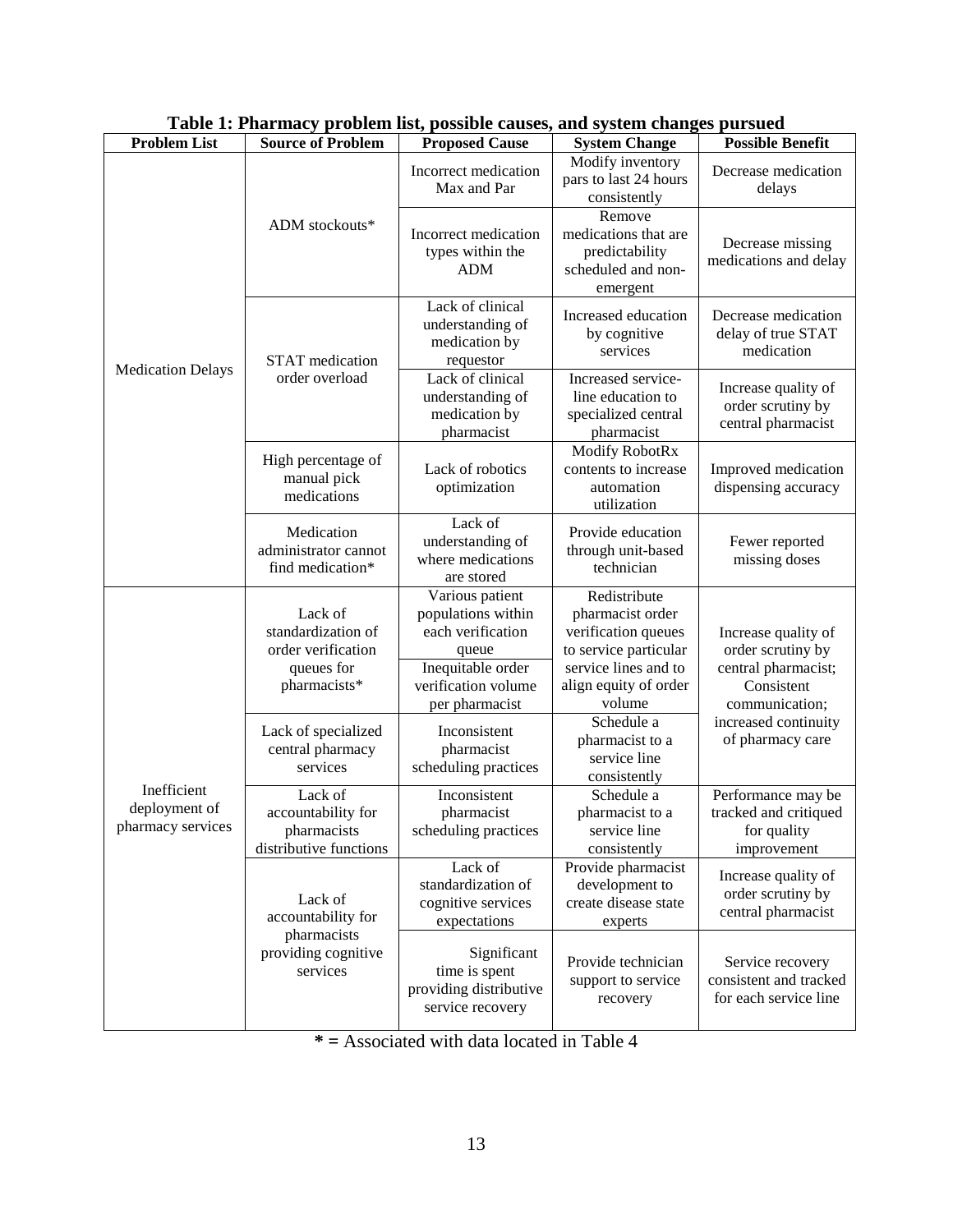#### **RESULTS**

### *Order Verification Volume – Medication Delay*

Figure 2 shows the average number of new orders to verify per hour of the day averaged over a one month period. The 9:00 AM order verification peak is not surprising because this is the customary time for most patient care teams to begin rounding on intensive care unit patients. These orders are often entered in real-time during rounding, leading to the high order volume between the hours of 9:00 AM to 1:00 PM.

Table 2 features the pre-model pharmacist order verification queues, their corresponding number of patient care units, and average order volume. The average order volume per pharmacist queue is 467 with a range of 279. Using the same order volume data, taking into account the type of disease states located within each unit, each pharmacy verification queue was reconstructed to create more equitable order volume while providing patient specific care. Table 3 features the new pharmacist order verification queues after redistribution. The average order volume per queue is 443 with a range of only 111; a much lower variability. It should be noted that "M" queue in the pre-model and "Ancillary" queue in the post-model were excluded from the calculation because the pharmacists in these responsibilities have administrative duties and therefore are purposefully designed to have a smaller order volume.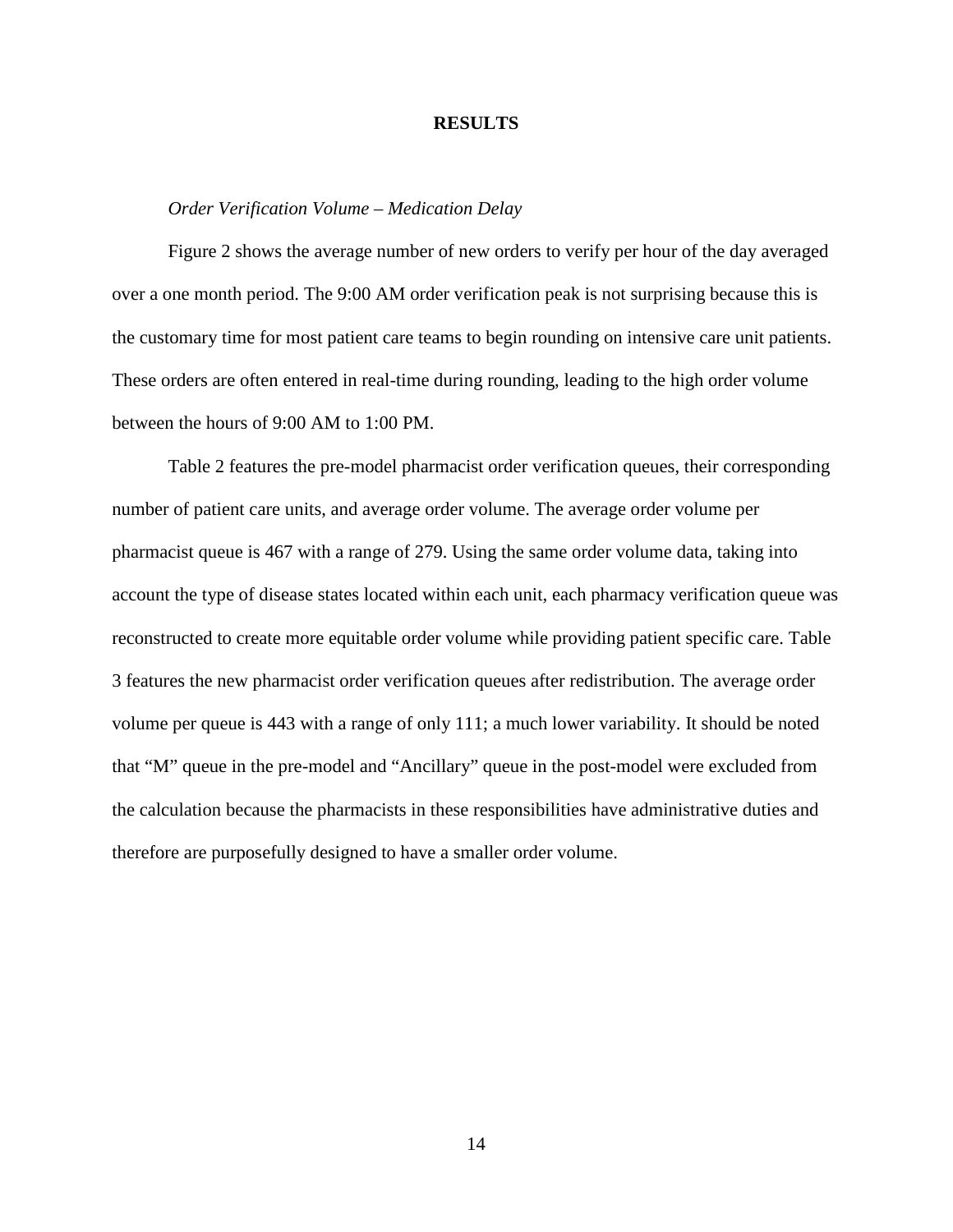

**Figure 2: Average new order verification volume over 24 hours**

|   | Unit Count | Order Volume | Order volume Average<br>per queue | Variance | Range |
|---|------------|--------------|-----------------------------------|----------|-------|
| L | 10         | 617          |                                   | 150      |       |
| M |            | 236*         |                                   | NA       |       |
| N | 6          | 384          |                                   | $-83$    |       |
| O |            | 437          | 467                               | $-30$    | 279   |
| P |            | 371          |                                   | $-96$    |       |
| H | 6          | 338          |                                   | $-129$   |       |
|   | 6          | 538          |                                   | 71       |       |
|   | 9          | 584          |                                   | 117      |       |

**Table 2: Pre-model pharmacist order verification queue structure**

\* = Not included: This pharmacist services administrative functions; therefore we lighten queue volume

|                      | Unit Count | <b>Order Volume</b> | Order volume Average<br>per queue | Variance  | Range |
|----------------------|------------|---------------------|-----------------------------------|-----------|-------|
| <b>TRAUMA</b>        | 6          | 384                 |                                   | -60       |       |
| NEUROLOGY            | 6          | 402                 |                                   | $-42$     |       |
| CARDIOLOGY           | 6          | 465                 |                                   | 22        |       |
| <b>ANCILLARY</b>     | 5          | 286.4*              |                                   | <b>NA</b> |       |
| <b>DEPARTMENTS</b>   |            |                     | 443                               |           | 111   |
| <b>ABDOMINAL</b>     | 6          | 494                 |                                   | 51        |       |
| TRANSPLANT           |            |                     |                                   |           |       |
| <b>CT TRANSPLANT</b> | 5          | 426                 |                                   | $-17$     |       |
| <b>MEDICINE</b>      | 9          | 468                 |                                   | 25        |       |
| <b>MED SURG</b>      | 9          | 464                 |                                   | 21        |       |

### **Table 3: Reorganization of pharmacy queues – post-model**

 $* = Not included$ : This pharmacist services administrative functions; therefore we lighten queue volume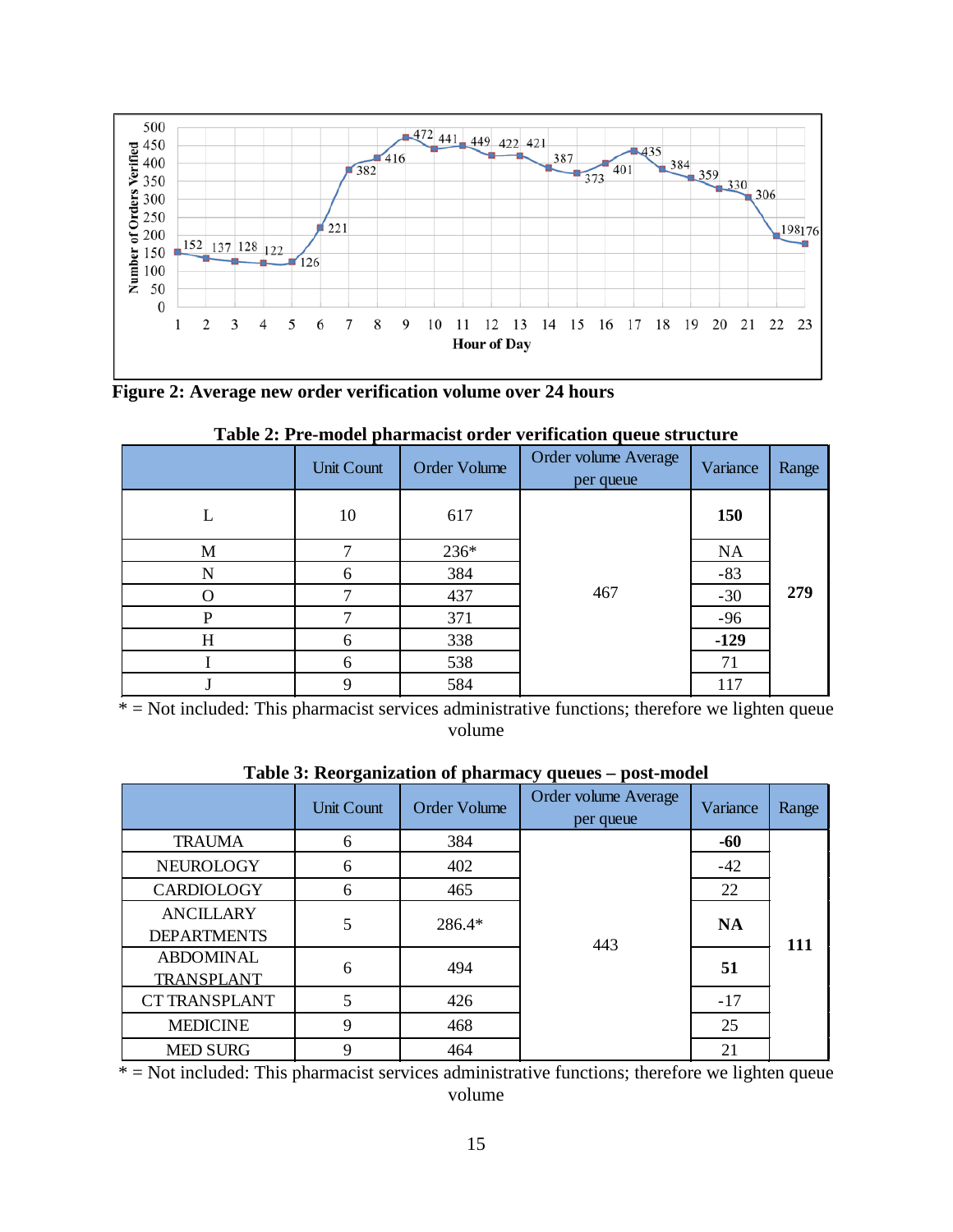### *The Pharmacy Post-Model*

The central pharmacist is paired to a unit-based pharmacist and unit-based delivery technician to create a pharmacy disease-state service line that supports both clinical and distributive functions. The pharmacy service line will triage workflow in the following manner:

- Central service line pharmacist
	- o receives all medication orders electronically via CPOE
	- o received phone calls from other providers regarding cognitive medication questions
- Unit-based service line pharmacist
	- o receives clinical consult requests for drug-disease state management that are relayed by the central service-line pharmacist by telephone
	- o provides rounding services with the medical team from 8:30A 11:00A
	- o provide education to physicians and nurses regarding operational
- Unit-based service line technician
	- o delivery of medication
	- o service recovery by locating missing doses and triaging STAT medications
	- o provide education to physicians and nurses about medication locations
	- o receives calls for technical service recovery such as missing doses

### *Pharmacy Order Verification / Phone Queues*

Table 5, located in the appendix, features the distribution of all of the pharmacy order verification queues for the daylight shift central pharmacists. Each queue is labelled with a generic letter which is changed in the post-model to be associated to a particular disease state.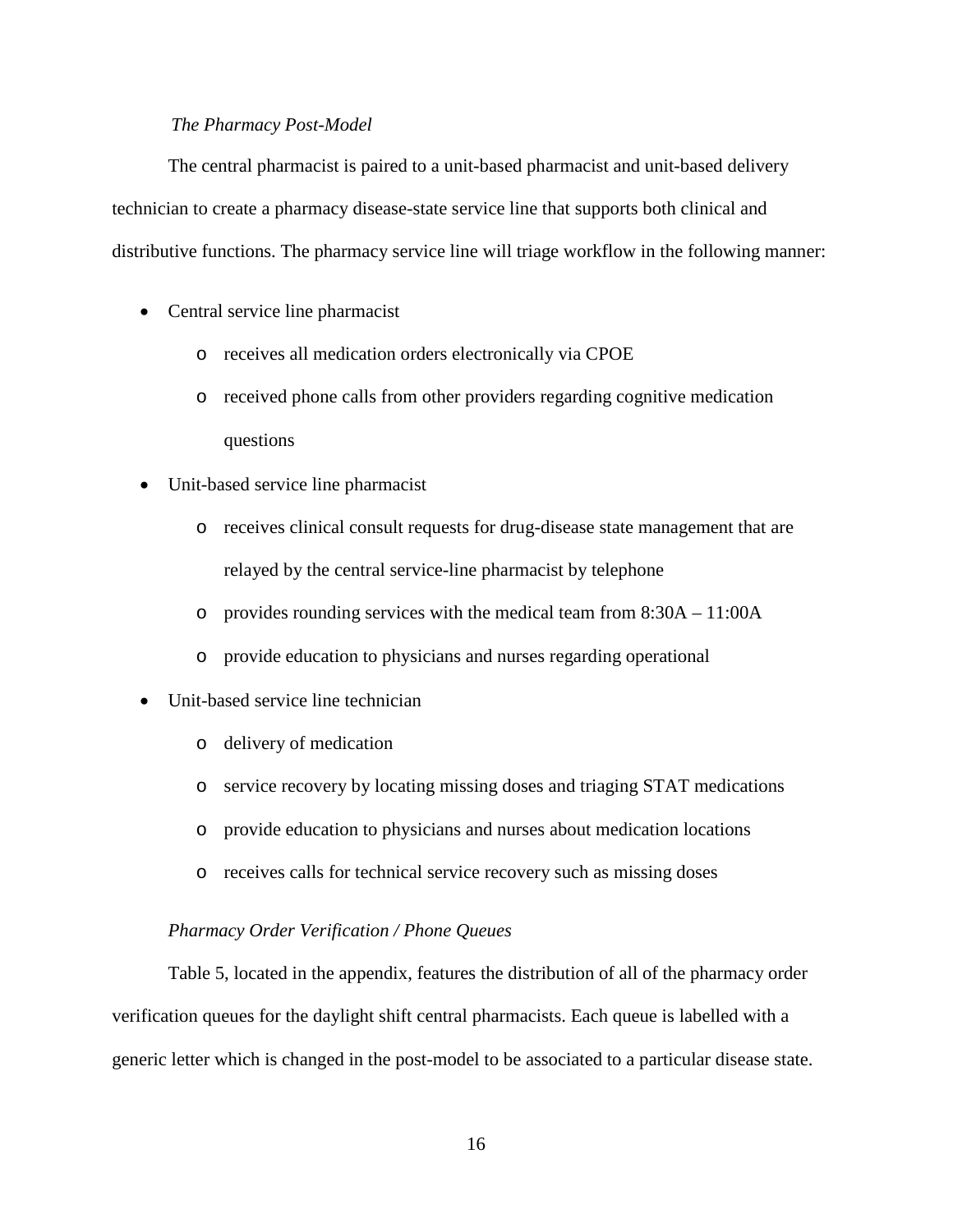The daylight post-model pharmacist order verification structure consists of eight queues total:

- 1. Trauma features multiple trauma floors, Neuro trauma overflow, a neurovascular step down unit
- 2. Neurology features multiple neuro floors, neurovascular step down, neurovascular intensive care units, and one trauma floor.
- 3. Cardiology features multiple cardiac patient floors, the cardiac intensive care unit, the cardiothoracic intensive care unit, and cardiac pavilion.
- 4. Abdominal Transplant features solid organ transplant floors, transplant intensive care units, general intensive care unit overflow, and one medicine floor
- 5. Cardiothoracic Transplant features cardiothoracic transplant floors, lung transplant floors, and one medicine floor
- 6. Ancillary features the post-anesthesia care unit, dialysis unit, medical procedural unit, the emergency department and certain patient overflow areas. Note that this queue has a lower order volume because this person has administrative responsibility as well as order verification responsibility.
- 7. Medicine features multiple medicine floors, the medical intensive care unit, as well and the ear, nose, and throat patient units.
- 8. Med Surg features the surgical intensive care unit, orthopedics, rehabilitation unit, head and neck/gastrointestinal oncology, and nursing home units.

Table 6 located in the appendix features daylight post-model pharmacist order verification structure including units, their descriptions, and order volume.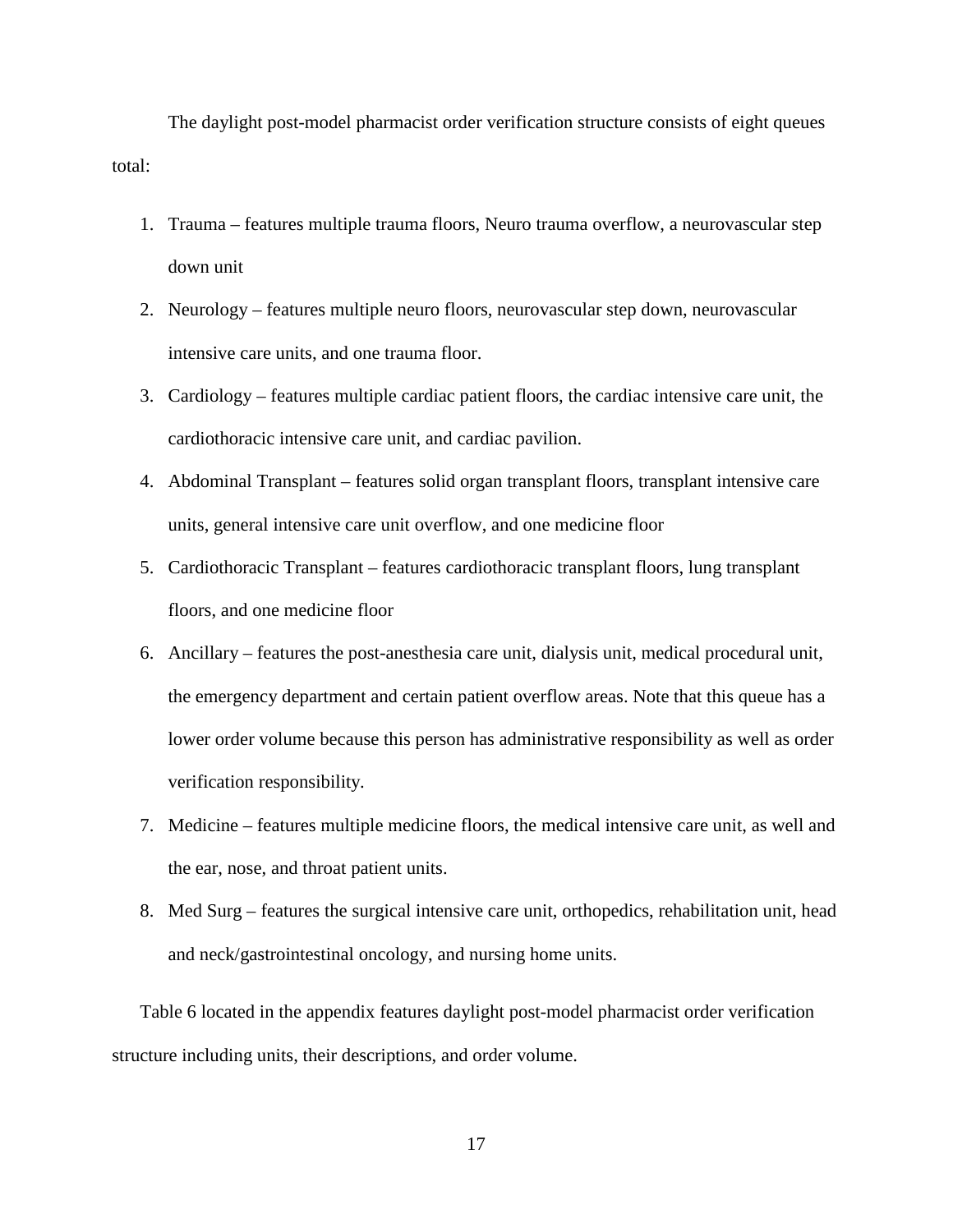The UPMC Presbyterian pharmacy department provides twenty four hour per day service, three hundred and sixty five days a year, therefore the model must be collapsible because staffing allocations are decreased during evenings, nights, holidays, or call-off scenarios. The collapsed pharmacy order verification queues for both evening and nights are located within the appendix under tables 7 and 8, respectively. In order to ensure that every unit is covered during the evening shift the following order verification / phone queue changes were made from the day shift to the evening shift:

- 1. Abdominal transplant and cardiothoracic transplant were collapsed into a single queue entitled transplant queue
- 2. The Ancillary queue units are absorbed throughout all of the queues in an equitable manner
- 3. The medicine queue absorbed one extra unit from the transplant queue in order to ensure equitable verification volume and remains entitled medicine

The pharmacy verification responsibilities collapse again from the evening shift into the night shift. The following order verification/phone queue changes were made from evening shift to night shift.

- 1. The daylight shift trauma, neuro, and cardio queues were merged
- 2. The daylight ancillary and transplant queues were merged.
- 3. The daylight medicine and med surg queues were merged

### *Pre/Post Surrogate Marker Data Comparing Efficiency and Safety*

Table 4 features the pre and post-model safety and efficacy data. Reported medications delays decreased from 39 to 20 for a total decrease of 49%. Technicians were also capable of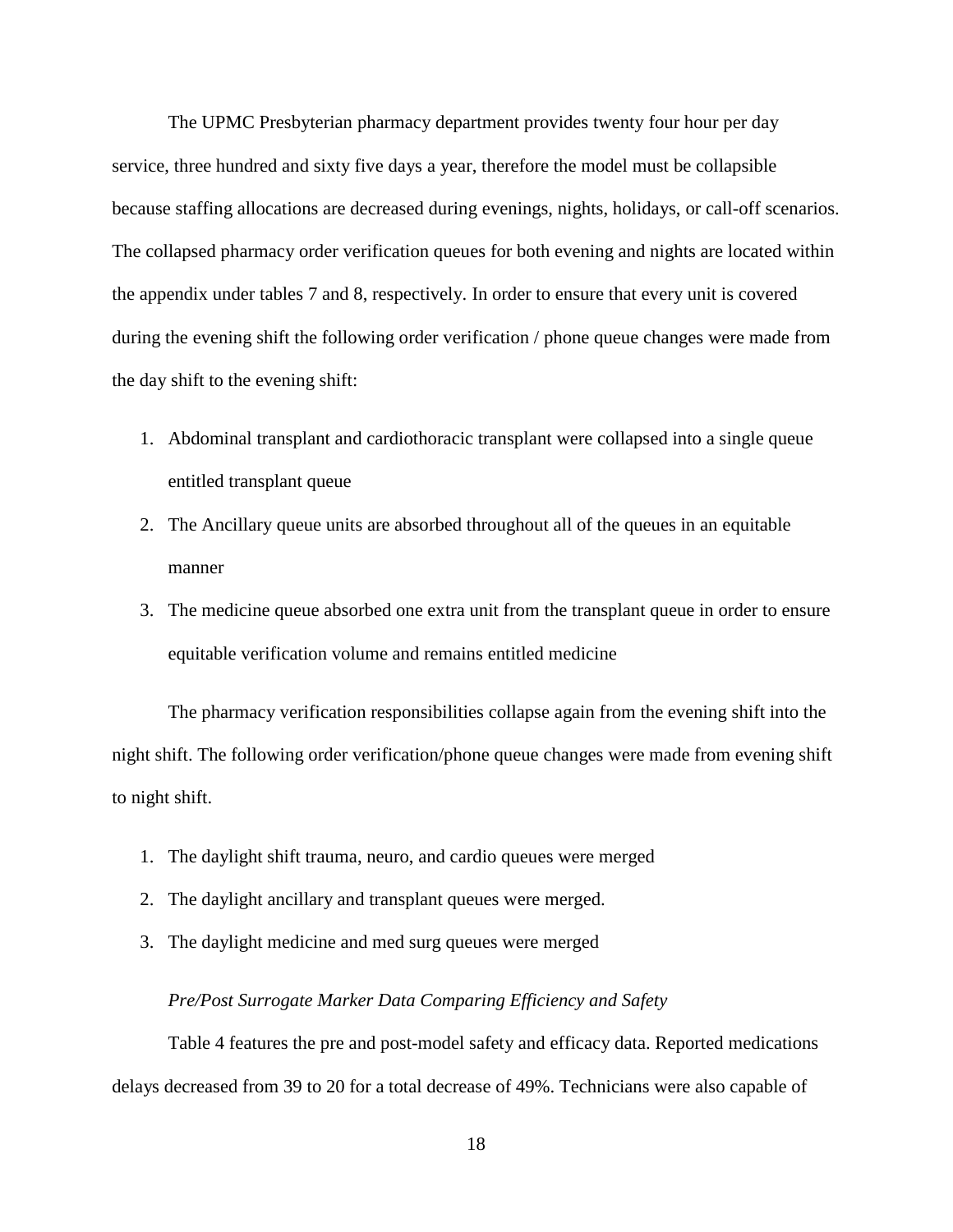decreasing reported missing from 45 to 8, an 85% decrease, by located the medications for nurses on the unit. The percent of medications dispensed from the RobotRx and ADM were analyzed using a chi square test with Yate's correction to assess the statistical significance. RobotRx dispenses increased by 26% (P<0.0001) and medications dispensed from ADMs decreased by 28% (P<0.0001). The optimization of the automation resulted in a significant increase in medications that are dispensed by the RobotRx and a significant decrease in medications that are dispensed from the ADM.

| <b>Problem List</b> | <b>Measurement</b> | Pre          | Post         | <b>Percent</b> | $X^2$ with | <b>Proposed</b>    |
|---------------------|--------------------|--------------|--------------|----------------|------------|--------------------|
|                     |                    | <b>Model</b> | <b>Model</b> | <b>Change</b>  | Yates      | <b>Safety</b>      |
|                     |                    |              |              | $(\%)$         | correction | <b>Correlation</b> |
| Medication          | Average ADM        | 39           | 20           | 49%            |            | Fewer              |
| Delays              | stockouts per      |              |              | decrease       |            | scenarios          |
|                     | 24 hours           |              |              |                |            | where              |
| Missing             | Reported           | 45           | 7            | 85%            |            | medications        |
| Medications         | missing            |              |              | decrease       |            | are                |
|                     | medications        |              |              |                |            | unavailable        |
|                     |                    |              |              |                |            | to nurses and      |
|                     |                    |              |              |                |            | physicians         |
|                     |                    |              |              |                |            |                    |
| Inefficient         | Percent of         | 37%          | 50%          | 26%            | P < 0.0001 | Greater            |
| automated           | medications        |              |              | increase       |            | medication         |
| medication          | dispensed from     |              |              |                |            | dispensing         |
| distribution        | the RobotRx        |              |              |                |            | accuracy and       |
|                     |                    |              |              |                |            | efficiency         |
|                     | Percent of         | 39%          | 11%          | 28%            | P < 0.0001 | Greater            |
|                     | medications        |              |              | decrease       |            | utilization of     |
|                     | dispensed from     |              |              |                |            | ADM for            |
|                     | <b>ADM</b>         |              |              |                |            | PRN and            |
|                     |                    |              |              |                |            | <b>STAT</b>        |

**Table 4: Process measures pre and post model change**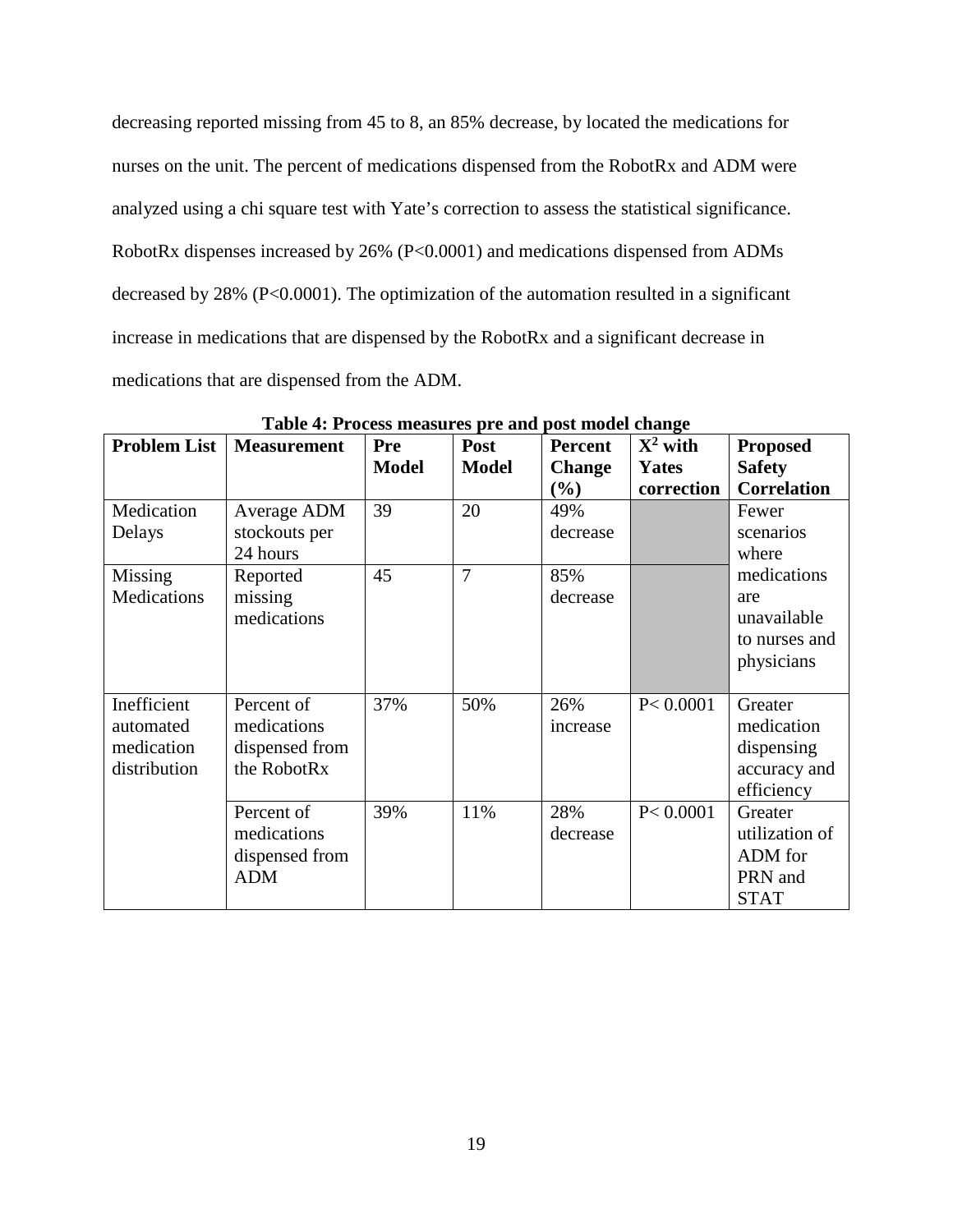### **DISCUSSION**

### *Efficacy and Safety*

The safety benefits of the RobotRx has been documented in multiple different case studies, and has been reported to have a 99.9% medication filling accuracy.<sup>12-14</sup> The RobotRx has also been shown to decrease technician labor by 72%, pharmacist checking time by 90%, and decrease missing medications by 92%.12-15 ADMs has been recognized by both the Institute for Safe Medication Practices (ISMP) and American Society of Health-System Pharmacists (ASHP) as a benefit to patient safety when utilized appropriately.<sup>16-19</sup> The UPMC Presbyterian pharmacy department has systematically evaluated its automation in order to optimize the safety and efficiency of medication dispensing. Interventions made to optimize the RobotRx and the ADMs have resulted a 26% increase in the utilization of the RobotRx machine for dispensing doses (P<0.0001) and a 28% decrease in utilization of the ADM (P<0.0001). This means that there was a significantly greater utilization of the RobotRx for dispensing in the post-model compared to pre-model. This likely contributed to the decrease in utilization of the ADM in the post-model versus the pre-model. The post-model stock out rate also decreased by 49% which may be a result of the decreased variety of medications located within the optimized ADM or a more appropriate max and par setting to ensure that the unit never runs out of a needed medication.

There are process flow benefits to the use of the RobotRx and the ADM located within the units. Medications that proceed through the RobotRx are robotically picked and verified which significantly decreased the chances of a medication picking error by a pharmacy technician or a pharmacy verification error by a pharmacist. It also provides efficiency because medications dispensed by the Robot do not need to be handled by those two human resources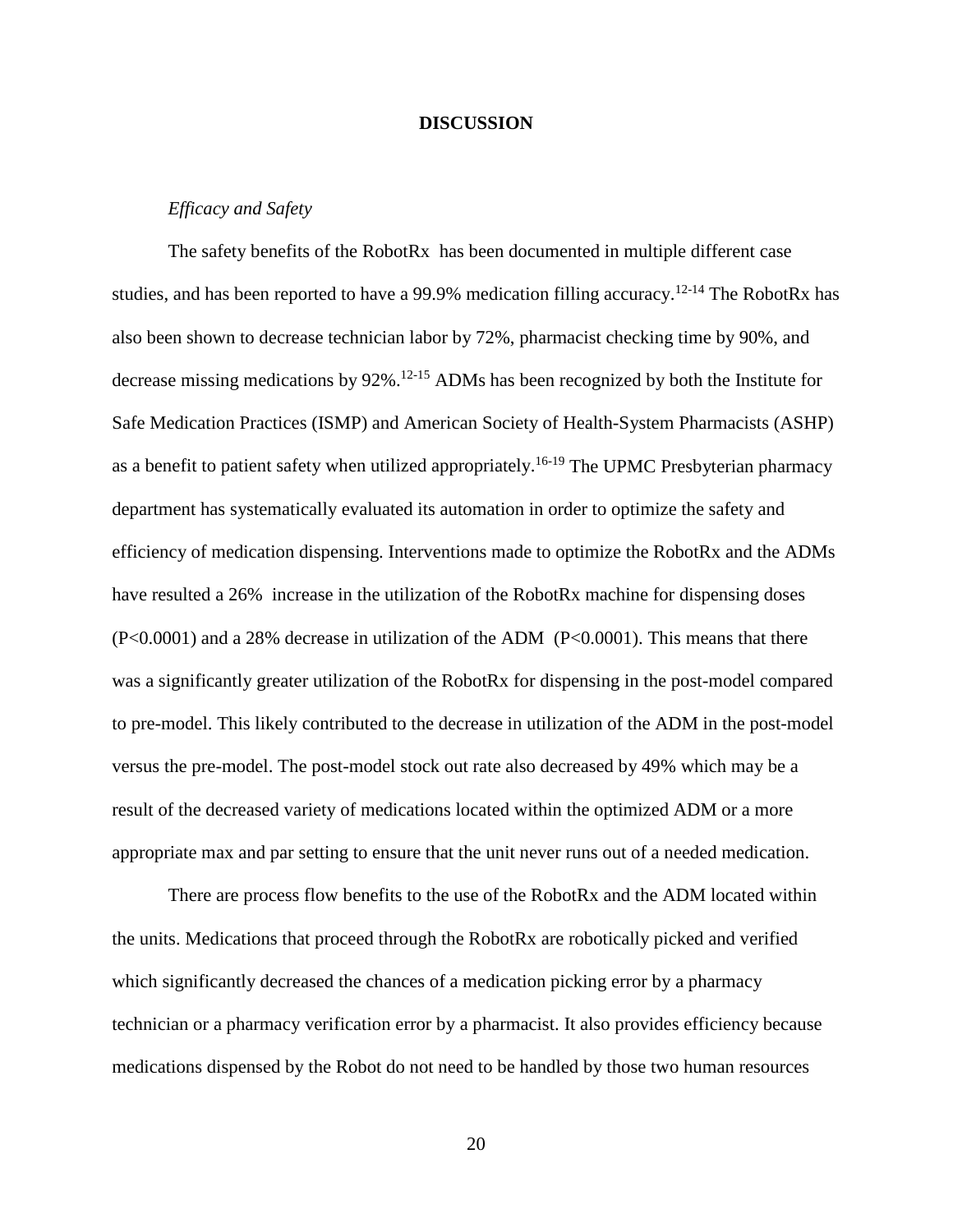(the technician and the pharmacist) prior to delivery. The ADM machine features a variety of medications that may be accessed instantly when verified for a particular patient within the unit. This provides the nurse with instant access to the medication rather than having to wait for the medication to be delivered from the central pharmacy. Note that this delivery method is particularly beneficial for medications that are needed as soon as possible or on an as needed basis, or an unpredictable manner.

The pharmacist order verification queues were also redistributed to provide a more equitable order volume per pharmacist in order to decrease medication process bottlenecking and utilizing pharmacist capacity in the most efficient way. The post-model pharmacy queue distribution also associated each new queue with a certain disease state. There are no published articles that speak explicitly to the safety or efficiency of this type of pharmacist order verification structure and it should be noted that this study does not provide data that associates or correlates this model type to increased safety or efficiency. Pharmacy and nursing staff feedback supported pharmacy administration's idea to orient pharmacists to specific types of clinical patients. It is also though that the consistency of pharmacists within a service line will be more accountable and able to seek continuing education and therefore provide better cognitive services within their respective patient population.

The service-line technician model was associated with an 85% decrease in missing medications. This decrease is causative because the service-line technicians personally searched for each individual missing dose and were able to find 85% of the doses in their correct location. The high discrepancy between actual missing doses and reported missing doses is likely a product of a lack of knowledge of the different places that a medication may be located on a patient unit. A medication may be in the medication central drop area, within the ADM, or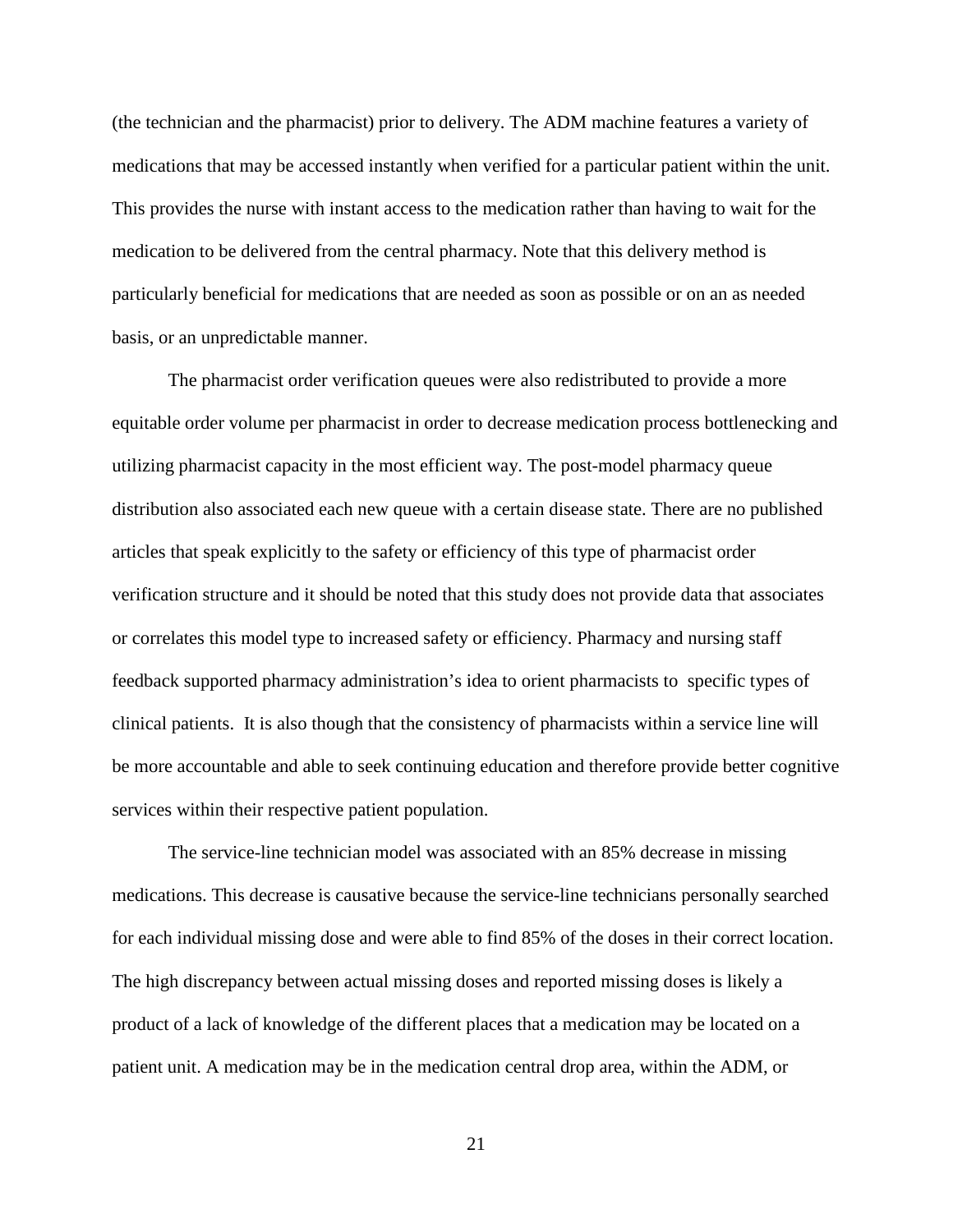within a refrigerator located on the unit. The service-line technician has a strong understanding of the locations of medications delivered to the floor and is therefore able to find missing medications with efficiency. Administrators within the pharmacy department are providing the pharmacy technician time to provide nursing education on the potential location of doses so that inappropriate missing dose requests are not processed. There is also an assumption being made by administration that the nurses will be more vigilant in looking for missing medications before reporting it to the pharmacy if they know that someone is going to search for it rather than simply reprocess through the pharmacy work flow to create a duplicate.

The pharmacy department also created a new communication system that provides nursing with an option menu to speak to either the service-line technician or the central pharmacist. The service line technician is capable of taking missing medication, dose expedition, and basic ADM trouble-shooting questions. This results in the central pharmacist receiving only cognitive questions that need to be fielded by a pharmacist, rather than all phone calls that need to be triaged out to the correct person. A schematic of the pre and post model pharmacy phone triage is located in Figure 3.This system, if utilized appropriately will minimize interruptions to pharmacists assessing orders and therefore will allow for a more efficient and safe order verification process. This study did not assess phone call volume or appropriateness of phone call option selection.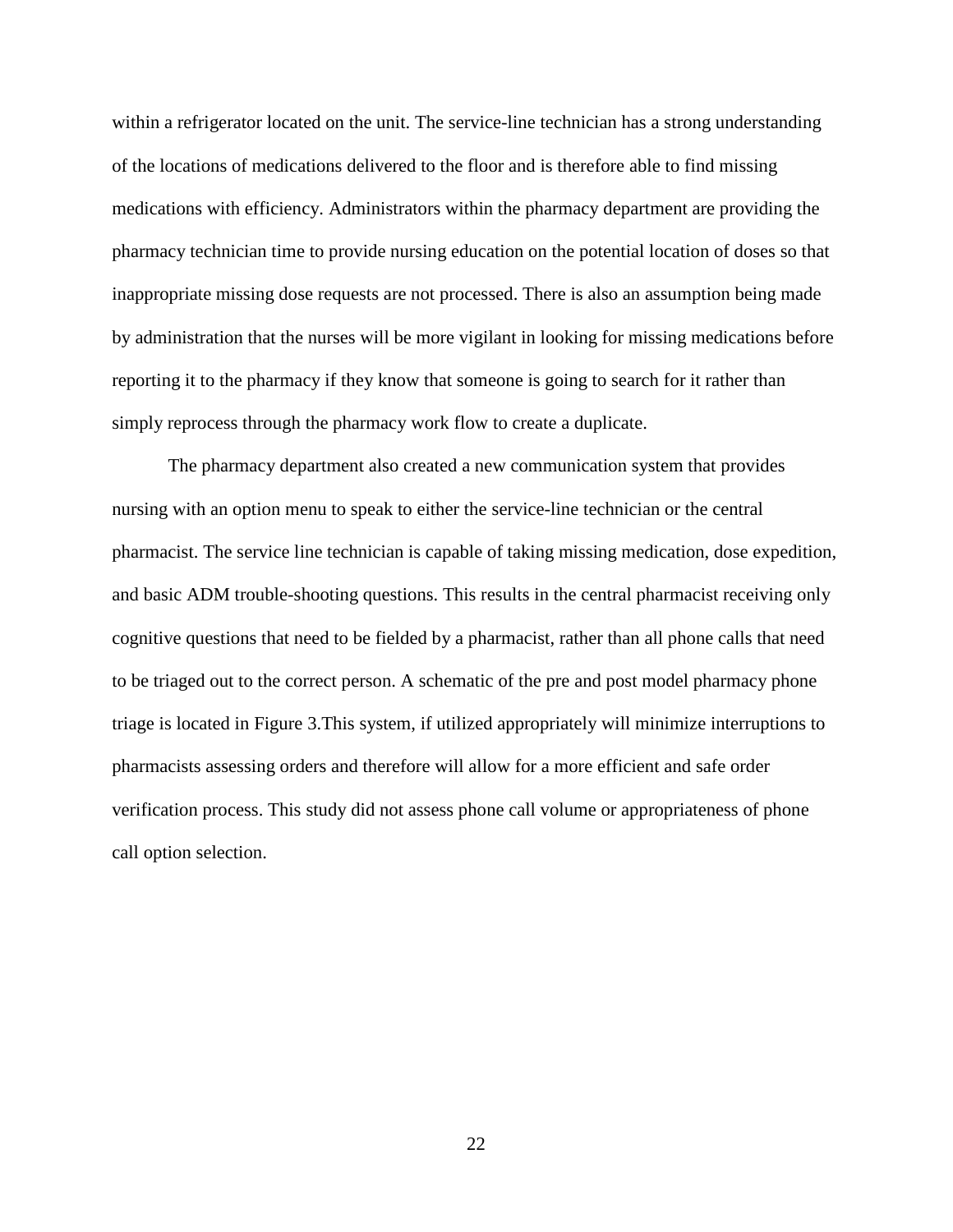

**Figure 3: Pre and post model phone triage proces**s

#### *Study Limitations*

This study only analyses surrogate markers for safety and efficiency. Therefore the conductors of the study cannot definitively state that these changes have resulted in increased efficiency for pharmacists, pharmacy order processing, or dispensing. The reorganization of the pharmacy order verification queues was based upon pre-model data and therefore theequity of the order distribution has not been confirmed with post-model order volume analysis.

### *Future Steps*

Phone call volume comparisons may be valuable in the future as a marker of productivity/ marker of inefficiency. The manner in which phone calls are being triaged may also be assessed for appropriateness in the future. Administrators have also expressed interest in creating and distributing a nursing satisfaction survey. We have received anecdotal reports that the consistent contact between the nurses and the pharmacist/technician resource has improved their satisfaction with the medication distribution processes, but we do not have official data to speak to this affect.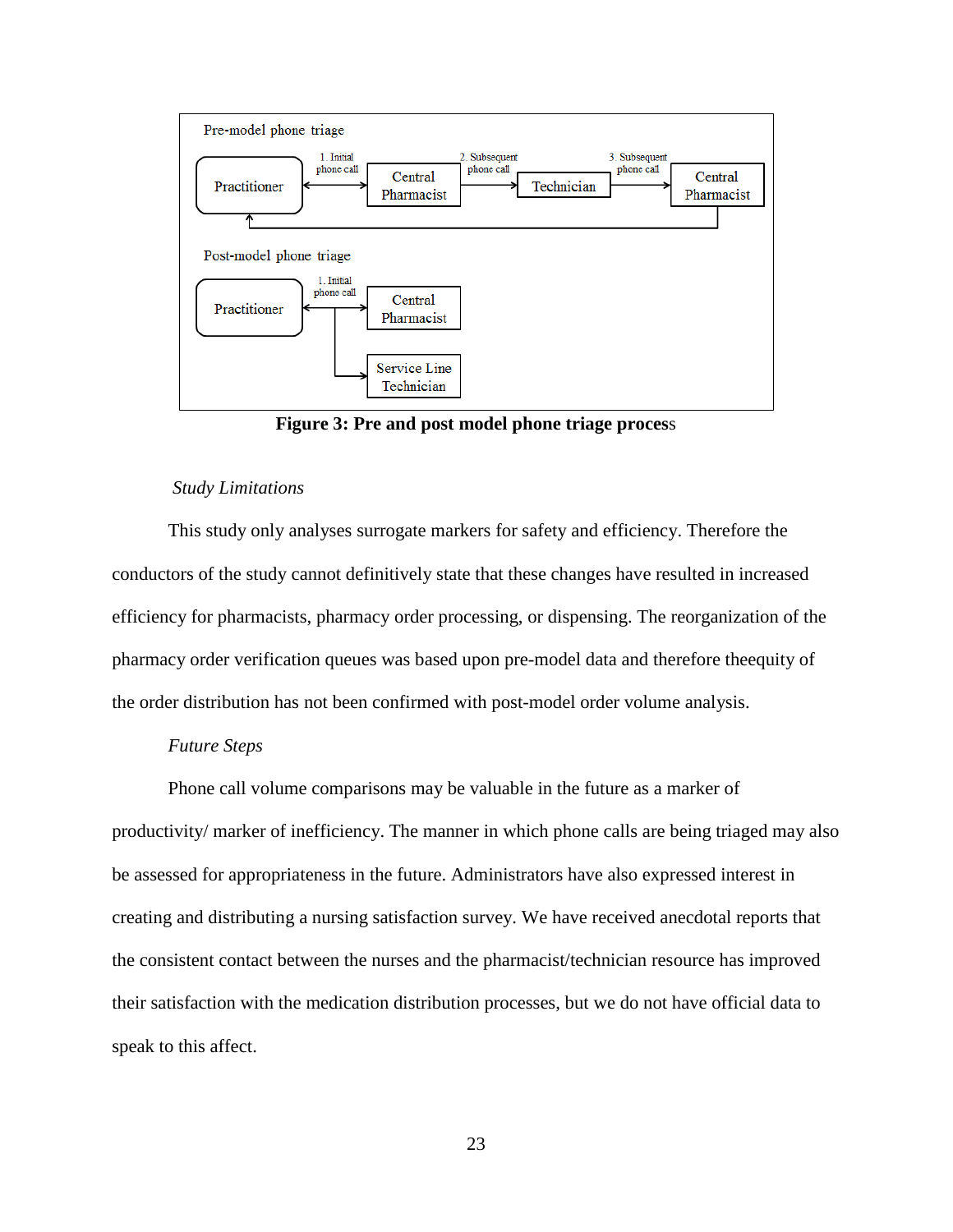### **CONCLUSIONS**

The redistribution of pharmacy queues may lead to a more equitable pharmacist order verification volume and therefore a more efficient utilization of pharmacist resources. The pharmacy automation optimization resulted in a significantly greater use of the RobotRx machine which is associated with more efficient and safer medication dispensing. The decreased frequency of ADM stockouts results signifies fewer pharmacy workflow failures post-model compared to pre-model.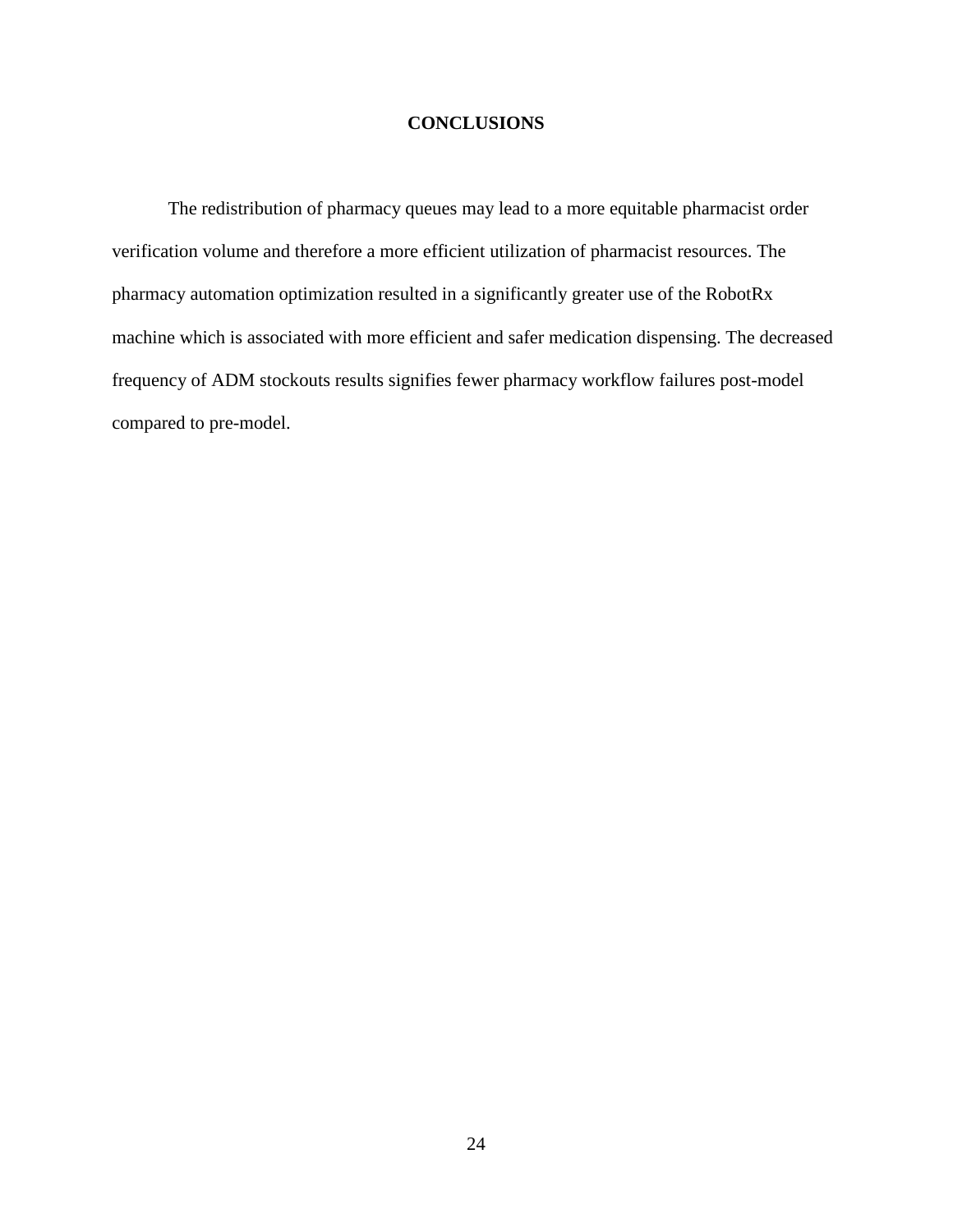**APPENDIX: PHARMACY ORDER VERIFICATION QUEUES**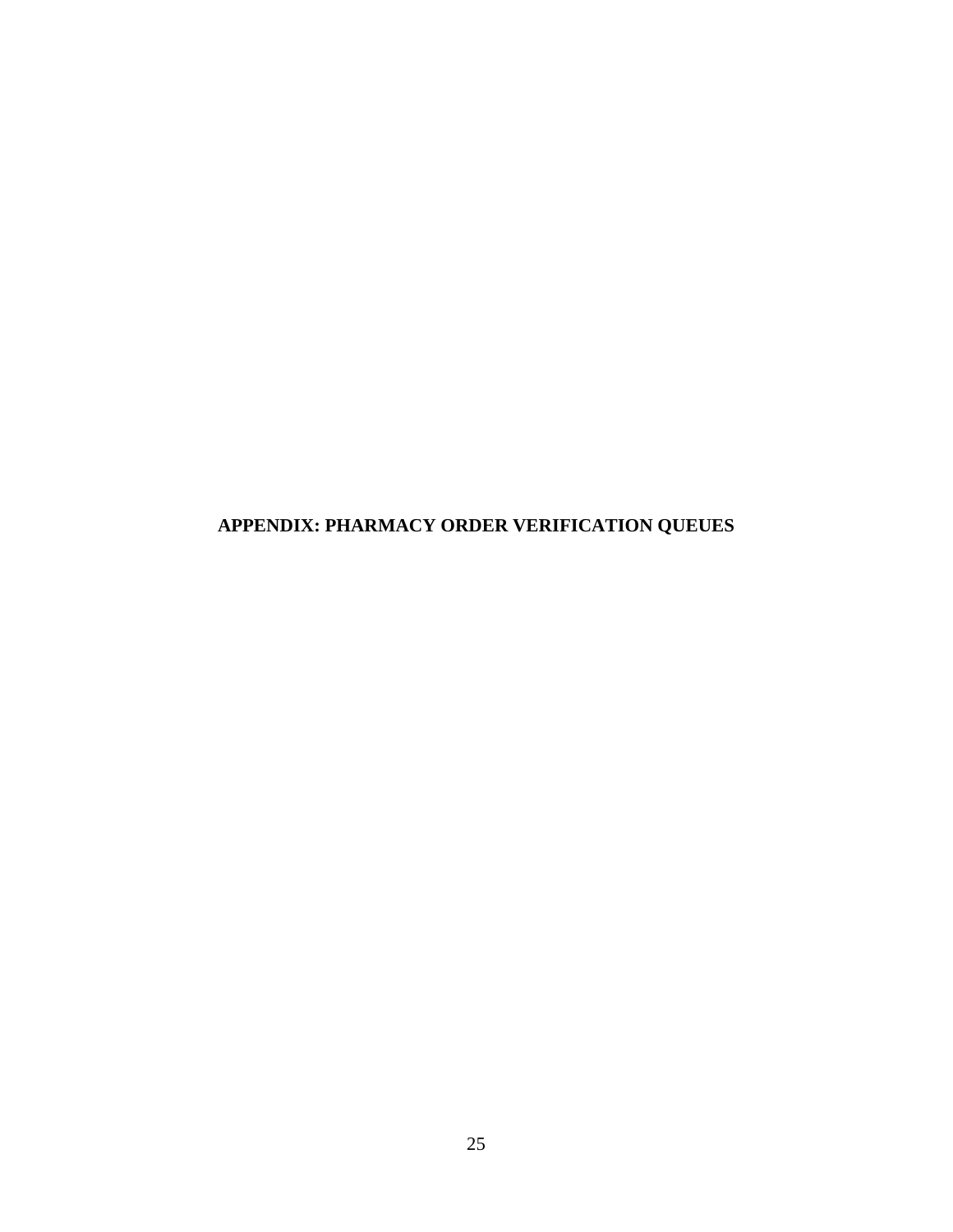| Pharmacist<br>Queue<br>Name | <b>Unit Name</b> | <b>Unit Description</b>                     | Bed<br>Number  | <b>Order Volume</b> |
|-----------------------------|------------------|---------------------------------------------|----------------|---------------------|
|                             | 3F               |                                             | 10             |                     |
|                             |                  | Cardiac ICU (Valves, MI)                    |                |                     |
|                             | 3E               | Cardiac Pavilion                            | 18             |                     |
|                             | <b>CT10</b>      | CTICU (Heat/Lung Transplant, Surgery,       | 10             |                     |
|                             |                  | ECMO) Long                                  |                |                     |
|                             | CT11             | CTICU (Heat/Lung Transplant, Surgery,       | 10             |                     |
|                             |                  | ECMO) Acute                                 |                |                     |
| L                           | 4D               | Cardiac Floor                               | 18             | 617                 |
|                             | 5D               | Cardiac Floor                               | 18             |                     |
|                             | 2D               | Overflow SICU                               | 6              |                     |
|                             | Overflow         |                                             |                |                     |
|                             | <b>SICU</b>      | Surgical ICU                                | 8              |                     |
|                             | <b>PACU</b>      | PACU                                        | $\overline{4}$ |                     |
|                             | 10G              | Trauma Floor                                | 24             |                     |
|                             | 11D              | Renal/Dialysis                              | 10             |                     |
|                             | Cath/RCLH        | Cath                                        | 10             |                     |
|                             |                  | Medical Producure Unit / GI lab             |                |                     |
|                             | <b>MPUP</b>      |                                             | 3              |                     |
| M                           | 5SSU             | Overflow                                    | 10             | 236                 |
|                             | ED               | ED                                          | 44             |                     |
|                             | 8D               | Neuro Floor/Step downs as well/Transitional | 17             |                     |
|                             |                  |                                             |                |                     |
|                             | 7F               | Medicine                                    | 13             |                     |
|                             |                  |                                             |                |                     |
|                             | 8G               | Epilepsy/Neuro/ Neurovascular Step Down     | 24             |                     |
|                             |                  |                                             |                |                     |
|                             | 6D               | Neuro Floor/Step downs as well/Transitional | 18             |                     |
|                             |                  |                                             |                |                     |
| N                           | 5G               | Neuro Step Down                             | 18             | 384                 |
|                             | 4F               | Neurovascular                               | 10             |                     |
|                             | 5F               | Neurovascular                               | 10             |                     |
|                             |                  | Neurotrauma/OverflowNeurovascular and       |                |                     |
|                             | 4G               | Trauma                                      | 10             |                     |
|                             | 9G               | Trauma Floor                                | 24             |                     |
|                             |                  |                                             |                |                     |
|                             | 6F               | Trauma ICU/GI Surgery/Neurovascular         | 10             |                     |
|                             |                  | Overflow                                    |                |                     |
|                             | 6G               | Trauma ICU/ GI Surgery/Neurovascular        | 12             | 437                 |
| $\circ$                     |                  | Overflow                                    |                |                     |
|                             | 9D               | Cardiothroacic and Lung Transplant          | 17             |                     |
|                             | 7D               | Cardiothoracic Overflow                     | 23             |                     |
|                             | 743F             | Neuro/medicine step down                    | 4              |                     |
|                             | 12D              | Trauma Floor                                | 23             |                     |
|                             |                  |                                             |                |                     |
|                             | R7SN             | Lung Transplant                             | 20             |                     |
|                             | R7SS             | Lung Transplant                             | 16             |                     |
|                             | 9F (MICU)        | <b>MICU</b>                                 | 8              |                     |
|                             | 10F              | MICU                                        | 8              | 371                 |
| P                           | (MICU)           |                                             |                |                     |
|                             | 11F              |                                             |                |                     |
|                             | (MICU)           | MICU                                        | 8              |                     |
|                             | 10C              |                                             |                |                     |
|                             | (MICU)           | MICU                                        | 8              |                     |
|                             |                  |                                             |                |                     |
|                             | 10S (Med)        | Medicine                                    | 33             |                     |
|                             | 8MUH             | <b>ENT</b> Overflow                         | 5              |                     |
|                             | (ENT)            |                                             |                |                     |
|                             | 8N               | <b>ENT</b>                                  | 17             |                     |
| Н                           | 9N (Ortho)       | Orthopaedics                                | 20             | 338                 |
|                             | 11S              |                                             |                |                     |
|                             | (RNHome)         | Nursing Home                                | 33             |                     |
|                             | 8W               |                                             |                |                     |
|                             |                  |                                             | 11             |                     |
|                             | (SurgOnc)        |                                             |                |                     |
|                             | 12S              | Medicine                                    |                |                     |
|                             | 10W (Med)        | Medicine                                    | 34             |                     |
|                             | 10E (Med)        | Medicine                                    |                |                     |
| I                           | <b>RHAB</b>      | Rehab                                       |                | 538                 |
|                             | (Ortho)          |                                             | 20             |                     |
|                             | 10N              |                                             |                |                     |
|                             | (SurgOnc)        | Head and Neck Surgical/GI Oncology          | 25             |                     |
|                             |                  |                                             |                |                     |
|                             | 12N              | Solid Organ Transplant                      | 24             |                     |
|                             | 11N              | Solid Organ Transplant                      | 22             |                     |
|                             | 5Ε               | ICU Overflow unit/TICU/MICU                 | 9              |                     |
|                             | 5W               | TICU                                        | 9              |                     |
|                             | 5S               | <b>TICU</b>                                 | 10             |                     |
|                             | 6NE              |                                             |                |                     |
| J                           |                  | Clinical Research Unit                      | 5              | 584                 |
|                             | (ClinRes)        |                                             |                |                     |
|                             | 7W               |                                             |                |                     |
|                             | (TranspOPt)      | Outpatient Transplant/Infusion Center       | 5              |                     |
|                             |                  |                                             |                |                     |
|                             | <b>SDSM</b>      |                                             |                |                     |
|                             | (Surg)           | Same day surgery                            | 10             |                     |
|                             | 7G               | <b>Observation Unit</b>                     | 20             |                     |
|                             |                  |                                             |                |                     |

**Table 5: Pre-model pharmacist order verification queues – daylight shift**

*Units highlighted in red are Intensive Care Units (ICU)*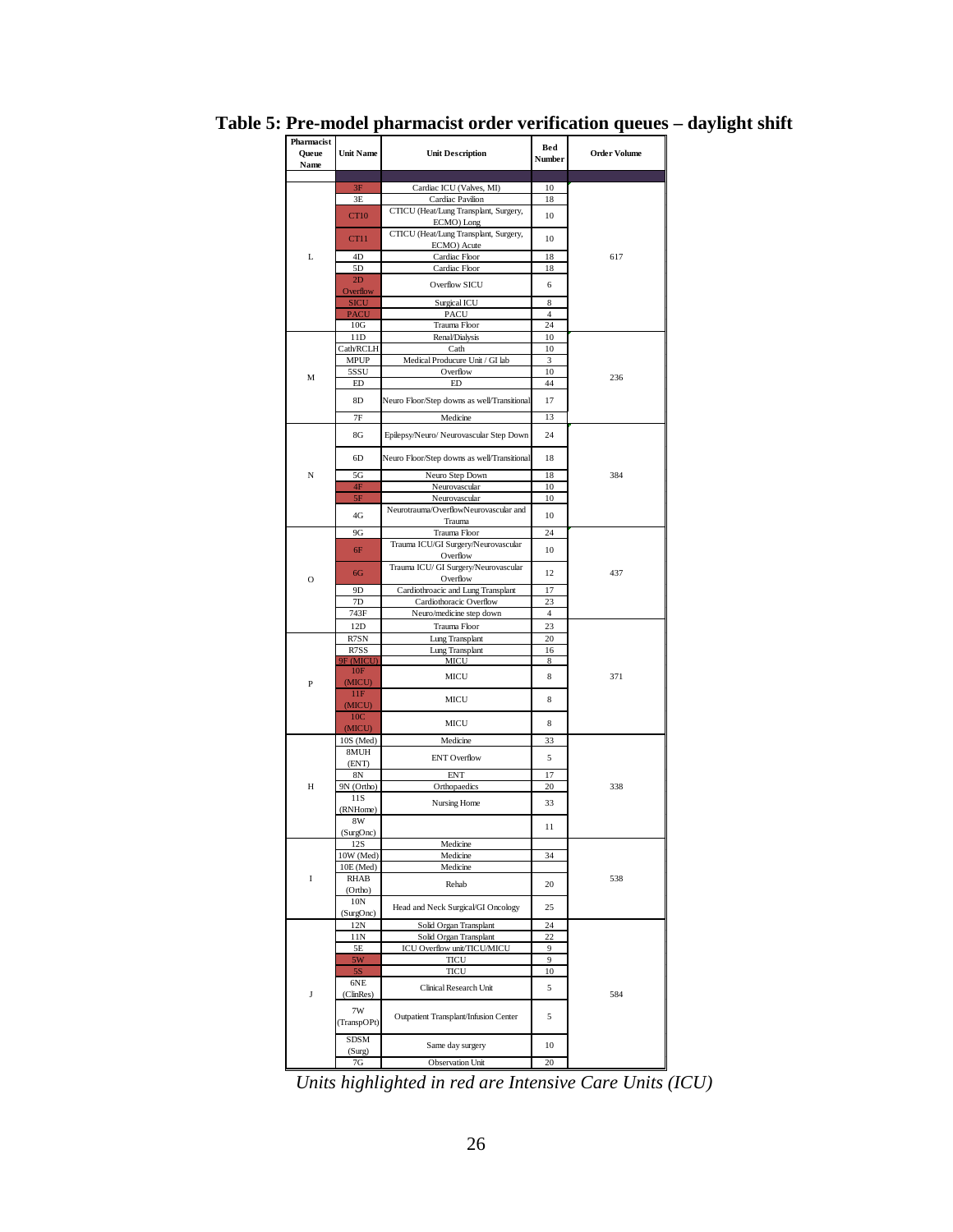| <b>Pharmacist Queue</b><br>Name | <b>Unit Name</b>       | <b>Description</b>                                               | <b>Bed Number</b> | <b>Order Volume</b> |
|---------------------------------|------------------------|------------------------------------------------------------------|-------------------|---------------------|
|                                 |                        |                                                                  |                   |                     |
|                                 | 12D                    | Trauma Floor                                                     | 23                |                     |
|                                 | 9G                     | Trauma Floor                                                     | 24                |                     |
| <b>TRAUMA</b>                   | 7Ε                     | Trauma Floor                                                     | 13                | 384                 |
|                                 | 8G                     | Epilepsy/Neuro/ Neurovascular Step Down                          | 24                |                     |
|                                 | 6F                     | Trauma ICU/GI Surgery/Neurovascular Overflow                     | 10                |                     |
|                                 | 6G                     | Trauma ICU/ GI Surgery/Neurovascular Overflow                    | 12                |                     |
|                                 | 8D                     | Neuro Floor/Step downs as well/Transitional                      | 17                |                     |
|                                 | 6D                     | Neuro Floor/Step downs as well/Transitional                      | 18                |                     |
| <b>NEUROLOGY</b>                | 5G                     | Neuro Step Down                                                  | 18                | 402                 |
|                                 | 4F                     | Neurovascular                                                    | 10                |                     |
|                                 | 5F                     | Neurovascular                                                    | 10                |                     |
|                                 | 4G                     | Neurotrauma/OverflowNeurovascular and Trauma                     | 10                |                     |
|                                 | 3F                     | Cardiac ICU (Valves, MI)                                         | 10                |                     |
|                                 | 3E                     | Cardiac Pavilion                                                 | 18                |                     |
| <b>CARDIOLOGY</b>               | CT <sub>10</sub>       | <b>CTICU</b>                                                     | 10                | 465                 |
|                                 | CT11                   | CTICU                                                            | 10                |                     |
|                                 | 4D                     | Cardiac Floor                                                    | 18                |                     |
|                                 | 5D                     | Cardiac Floor                                                    | 18                |                     |
|                                 | 11D                    | Renal/Dialysis                                                   | 10                |                     |
|                                 | Cath/RCLH Cath         |                                                                  | 10                |                     |
|                                 | <b>MPUP</b>            | Medical Producure Unit / GI lab                                  | 3                 |                     |
|                                 | 5SSU<br>ED             | Overflow<br>$\overline{ED}$                                      | 10<br>44          |                     |
| <b>ANCILLARY</b>                | 6NE                    |                                                                  |                   | 286                 |
|                                 | 7W                     | Clinical Research Unit                                           | 5<br>5            |                     |
|                                 | <b>SDSM</b>            | <b>Outpatient Transplant/Infusion Center</b><br>Same day surgery | 10                |                     |
|                                 | 8N                     | <b>Observation Unit</b>                                          | 17                |                     |
|                                 | 12N                    | Solid Organ Transplant                                           | 24                |                     |
|                                 | 11N                    | Solid Organ Transplant                                           | 22                |                     |
| <b>ABDOMINAL</b>                | 5E                     | ICU Overflow unit/TICU/MICU                                      | 9                 |                     |
| <b>TRANSPLANT</b>               | 12S                    | Medicine                                                         | 33                | 494                 |
|                                 | 5W                     | TICU                                                             | $\mathbf Q$       |                     |
|                                 | 5S                     | <b>TICU</b>                                                      | 10                |                     |
|                                 | 7G                     | Medicine                                                         | 22                |                     |
|                                 | 10D                    | Lung Transplant                                                  | 22                |                     |
| CT<br><b>TRANSPLANT</b>         | $10\mathrm{G}$         | Lung Transplant                                                  | 13                | 426                 |
|                                 | 9D                     | Cardiothroacic and Lung Transplant                               | 17                |                     |
|                                 | 7D                     | Cardiothoracic Overflow                                          | 23                |                     |
|                                 | 10W (Med) Medicine     |                                                                  | 34                |                     |
|                                 | $10E$ (Med)            | Medicine                                                         |                   |                     |
|                                 | 10S (Med)              | Medicine                                                         | 33                |                     |
|                                 | 8MUH                   | <b>ENT</b> Overflow                                              | 5                 |                     |
| <b>MEDICINE</b>                 | 8W                     | ENT                                                              | 11                | 468                 |
|                                 | 9F                     | <b>MICU</b>                                                      | 8                 |                     |
|                                 | 10F                    | MICU                                                             | 8                 |                     |
|                                 | 11F<br>10 <sub>C</sub> | MICU                                                             | 8                 |                     |
|                                 | 2 <sub>D</sub>         | MICU<br><b>Overflow SICU</b>                                     | 8<br>6            |                     |
|                                 | <b>SICU</b>            | Surgical ICU                                                     | 8                 |                     |
|                                 | 9N (Ortho)             | Orthopaedics                                                     | 20                |                     |
|                                 | 743F                   | Neuro/medicine step down                                         | $\overline{4}$    |                     |
| <b>MED SURG</b>                 | <b>RHAB</b>            | Rehab                                                            | 20                | 464                 |
|                                 | 10N                    | Head and Neck Surgical/GI Oncology                               | 25                |                     |
|                                 | 11S                    | Nursing Home                                                     | 33                |                     |
|                                 | <b>PACU</b>            | Post-Anesthesia Care Unit (PUH)                                  | $\overline{4}$    |                     |
|                                 | <b>PACM</b>            | Post-Anesthesia Care Unit (MUH)                                  | 4                 |                     |
|                                 |                        |                                                                  |                   |                     |

**Table 6: Post-model pharmacist order verification queues – daylight shift**

*Units highlighted in red are Intensive Care Units (ICU)*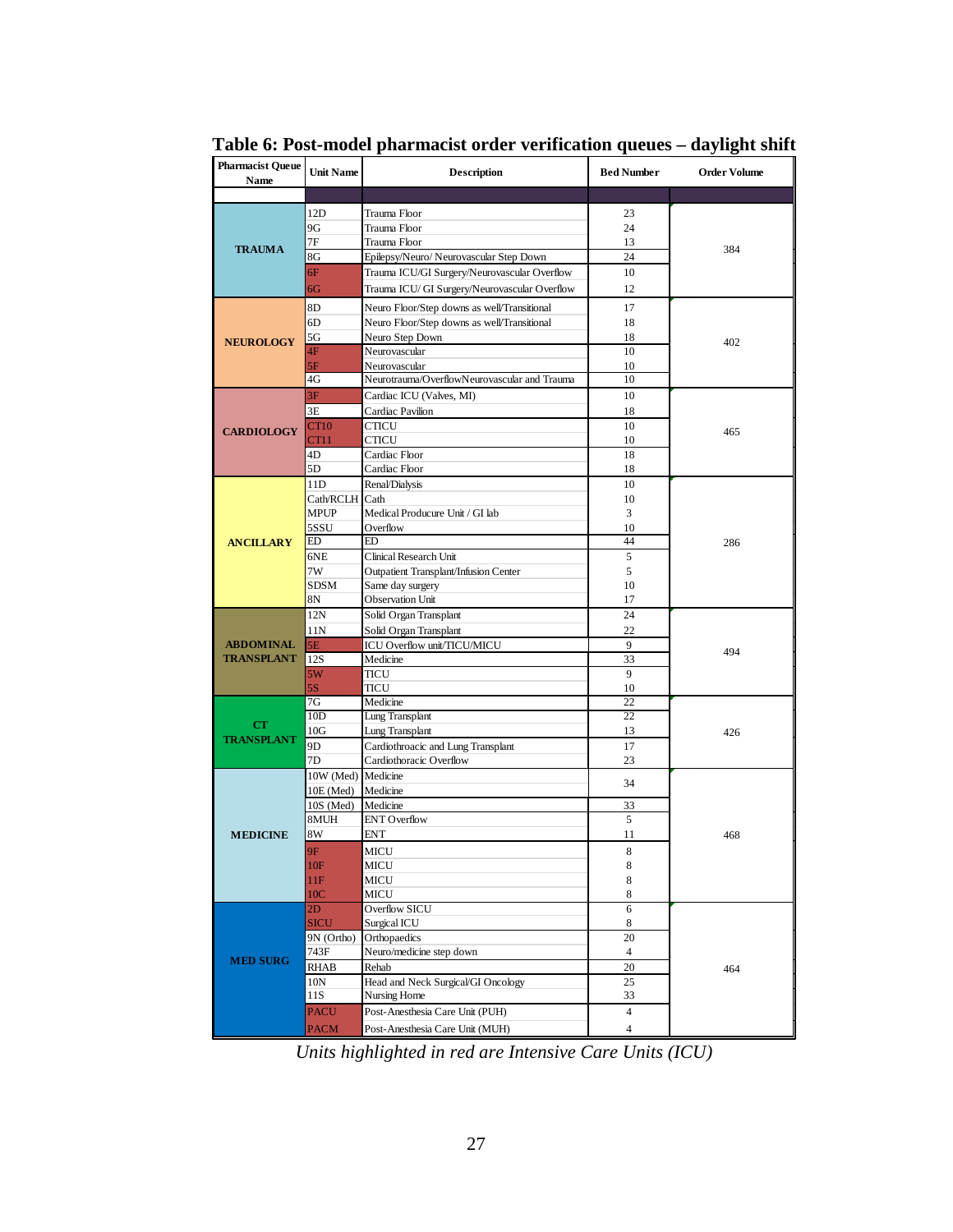| Pharmaicst Queue<br>Name | <b>Units</b>   | <b>Description</b>                            | <b>Bed Number</b> | Order Volume |
|--------------------------|----------------|-----------------------------------------------|-------------------|--------------|
|                          |                |                                               |                   |              |
|                          | 8Ν             | <b>Observation Unit</b>                       | 17                |              |
|                          | 8D             | Neuro Floor/Step downs as well/Transitional   | 17                |              |
|                          | 6D             | Neuro Floor/Step downs as well/Transitional   | 18                |              |
| <b>Neurology</b>         | 5F             | Neurovascular                                 | 10                | 449          |
|                          | 4F             | Neurovascular                                 | 10                |              |
|                          | 5G             | Neuro Step Down                               | 18                |              |
|                          | 4G             | Neurotrauma/OverflowNeurovascular and Traum   | 10                |              |
|                          | CT10           | CTICU (Heat/Lung Transplant, Surgery, ECMO)   | 10                |              |
|                          | CT11           | CTICU (Heat/Lung Transplant, Surgery, ECMO)   | 10                |              |
|                          | 4D             | Cardiac Floor                                 | 18                |              |
|                          | 5D             | Cardiac Floor                                 | 18                |              |
| <b>Cardiology</b>        | 3F             | Cardiac ICU (Valves, MI)                      | 10                | 417          |
|                          | 3E             | Cardiac Pavilion                              | 18                |              |
|                          | 7G             | Medicine                                      | 22                |              |
|                          | Cath/RCLH      | Cath                                          | 10                |              |
|                          | 12N            | Solid Organ Transplant                        | 24                |              |
|                          | 11N            | Solid Organ Transplant                        | 22                |              |
|                          | 5W             | TICU                                          | 9                 |              |
|                          | 5E             | ICU Overflow unit/TICU/MICU                   | 9                 |              |
| <b>Transplant</b>        | 5S             | <b>TICU</b>                                   | 10                | 567          |
|                          | 10D            | Lung Transplant                               | 22                |              |
|                          | 10G            | Lung Transplant                               | 13                |              |
|                          | 9D             | Cardiothroacic and Lung Transplant            | 17                |              |
|                          | 7D             | Cardiothoracic Overflow                       | 23                |              |
|                          | 12S            | Medicine                                      | 33                |              |
|                          | 10W (Med)      | Medicine                                      | 34                |              |
|                          | $10E$ (Med)    | Medicine                                      |                   |              |
|                          | 10S (Med)      | Medicine                                      | 33                |              |
| <b>Medicine</b>          | 11F (MICU)     | MICU                                          | 8                 | 571          |
|                          | 10F (MICU)     | <b>MICU</b>                                   | 8                 |              |
|                          | 10C (MICU)     | MICU                                          | 8                 |              |
|                          | 9F (MICU)      | MICU                                          | $\,$ 8 $\,$       |              |
|                          | 8MUH (ENT)     | <b>ENT</b> Overflow                           | 5                 |              |
|                          | 8W             | <b>ENT</b>                                    | 11                |              |
|                          | 11S (RNHome)   | Nursing Home                                  | 33                |              |
|                          | 10N (SurgOnc)  | Head and Neck Surgical/GI Oncology            | 25                |              |
|                          | 9N (Ortho)     | Orthopaedics                                  | 20                |              |
|                          | 2D Overflow    | Overflow SICU                                 | 6                 |              |
|                          | <b>SICU</b>    | Surgical ICU                                  | 8                 |              |
|                          | RHAB (Ortho)   | Rehab                                         | 20                |              |
| <b>Med Surg</b>          | <b>PACU</b>    | Post-Anesthesia Care Unit (PUH)               | $\overline{4}$    | 438          |
|                          | <b>PACM</b>    | Post-Anesthesia Care Unit (MUH)               | 4                 |              |
|                          | ПD             | Renal/Dialysis                                | $10\,$            |              |
|                          | <b>MPUP</b>    | Medical Producure Unit / GI lab               | 3                 |              |
|                          | 7W (TranspOPt) | <b>Outpatient Transplant/Infusion Center</b>  | 5                 |              |
|                          | 6NE (ClinRes)  | Clinical Research Unit                        | 5                 |              |
|                          | 5SSU           | Overflow                                      | $\boldsymbol{0}$  |              |
|                          | SDSM (Surg)    | Same day surgery                              | 10                |              |
|                          | 743F           | Neuro/medicine step down                      | $\overline{4}$    |              |
|                          | 12D            | Trauma Floor                                  | 23                |              |
|                          | 9G             | Trauma Floor                                  | 24                |              |
| <b>Trauma</b>            | 7Ε             | Trauma Floor                                  | 13                | 503          |
|                          | 6F             | Trauma ICU/GI Surgery/Neurovascular Overflow  | 10                |              |
|                          | $6\mathrm{G}$  | Trauma ICU/ GI Surgery/Neurovascular Overflov | 12                |              |
|                          | 8G             | Epilepsy/Neuro/ Neurovascular Step Down       | 24<br>44          |              |
|                          | ED             | ED                                            |                   |              |

**Table 7: Post-model pharmacist order verification queues – evening shift**

*Units highlighted in red are Intensive Care Units (ICU)*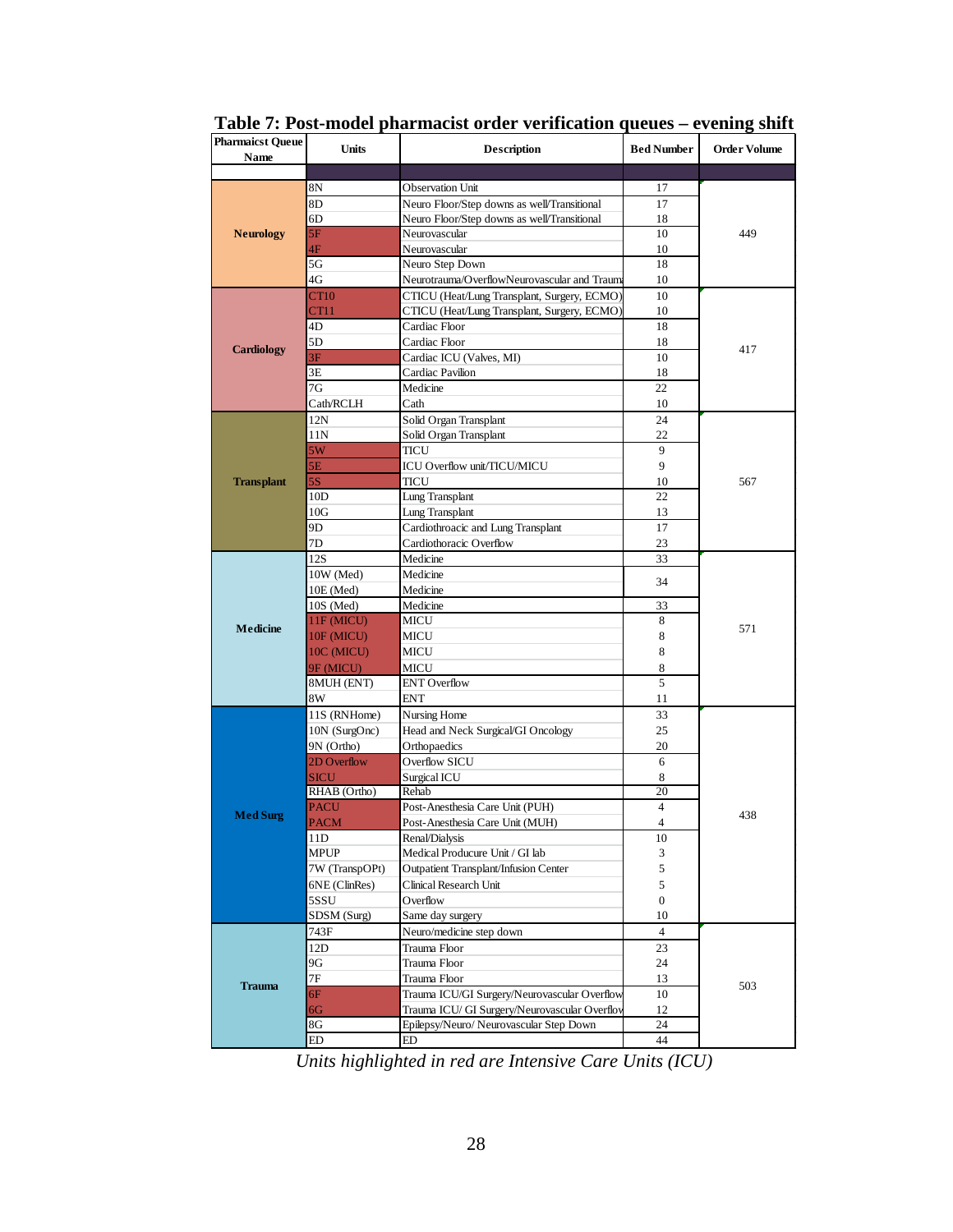| <b>Pharmacist Queue</b><br>Name | <b>Units</b>              | <b>Description</b>                                  |                  | <b>Bed Number   Order Volume</b> |
|---------------------------------|---------------------------|-----------------------------------------------------|------------------|----------------------------------|
|                                 |                           |                                                     |                  |                                  |
|                                 | 12D                       | Trauma Floor                                        | 23               |                                  |
|                                 | 9G                        | Trauma Floor                                        | 24               |                                  |
|                                 | 8G                        | Epilepsy/Neuro/ Neurovascular Step Down             | 24               |                                  |
|                                 | 7Ε                        | Trauma Floor                                        | 13               |                                  |
|                                 | 6F                        | Trauma ICU/GI Surgery/Neurovascular Overflow        | 10               |                                  |
|                                 | 6G                        | Trauma ICU/ GI Surgery/Neurovascular Overflow       | 12               |                                  |
|                                 | 8D                        | Neuro Floor/Step downs as well/Transitional         | 17               |                                  |
|                                 | 6D                        | Neuro Floor/Step downs as well/Transitional         | 18               |                                  |
| Trauma/Neuro/Cardio             | 5G                        | Neuro Step Down                                     | 18               | 665                              |
|                                 | 5F                        | Neurovascular                                       | 10               |                                  |
|                                 | 4F                        | Neurovascular                                       | 10               |                                  |
|                                 | 4G                        | Neurotrauma/OverflowNeurovascular and Trauma        | 10               |                                  |
|                                 | <b>CT10</b>               | CTICU (Heat/Lung Transplant, Surgery, ECMO) Long    | 10               |                                  |
|                                 | CT11                      | CTICU (Heat/Lung Transplant, Surgery, ECMO) Acu     | 10               |                                  |
|                                 | 4D                        | Cardiac Floor                                       | 18               |                                  |
|                                 | 5D                        | Cardiac Floor                                       | 18               |                                  |
|                                 | 3F                        | Cardiac ICU (Valves, MI)                            | 10               |                                  |
|                                 | 3E                        | Cardiac Pavilion                                    | 18               |                                  |
|                                 | 11D                       | Renal/Dialysis                                      | 10               |                                  |
|                                 | 8N                        | <b>Observation Unit</b>                             | 17               |                                  |
|                                 | Cath/RCLH                 | Cath                                                | 10               |                                  |
|                                 | <b>MPUP</b>               | Medical Producure Unit / GI lab                     | 3                |                                  |
|                                 | ED                        | ED                                                  | 44               |                                  |
|                                 | 12N                       | Solid Organ Transplant                              | 24               | 578                              |
|                                 | 11N                       | Solid Organ Transplant                              | 22               |                                  |
| <b>Ancillary/Transplant</b>     | 12S                       | Medicine                                            | 33               |                                  |
|                                 | 5W                        | TICU                                                | 9                |                                  |
|                                 | 5E                        | ICU Overflow unit/TICU/MICU                         | 9                |                                  |
|                                 | 5S                        | <b>TICU</b>                                         | 10               |                                  |
|                                 | 10D                       | Lung Transplant                                     | 22               |                                  |
|                                 | 10G                       | Lung Transplant                                     | 13               |                                  |
|                                 | 9D                        | Cardiothroacic and Lung Transplant                  | 17               |                                  |
|                                 | 7D                        | Cardiothoracic Overflow                             | 23               |                                  |
|                                 | 7G                        | Medicine                                            | 22               |                                  |
|                                 | 10W (Med)                 | Medicine                                            | 34               |                                  |
|                                 | 10E (Med)                 | Medicine                                            |                  |                                  |
|                                 | $10S$ (Med)               | Medicine                                            | 33               |                                  |
|                                 | 11F (MICU)                | MICU                                                | 8                |                                  |
|                                 | 10F (MICU)                | <b>MICU</b>                                         | 8                |                                  |
|                                 | 10C (MICU)                | <b>MICU</b>                                         | 8                |                                  |
|                                 | 9F (MICU)                 | MICU                                                | 8                |                                  |
|                                 | 8MUH (ENT) ENT Overflow   |                                                     | 5                |                                  |
|                                 | 8W                        | <b>ENT</b>                                          | 11               |                                  |
|                                 | 11S (RNHome) Nursing Home |                                                     | 33               |                                  |
| <b>Medicine</b>                 | 10N (SurgOnc)             | Head and Neck Surgical/GI Oncology                  | 25               | 489                              |
|                                 | 9N (Ortho)                | Orthopaedics                                        | 20               |                                  |
|                                 |                           | 7W (TranspOPt Outpatient Transplant/Infusion Center | 5                |                                  |
|                                 | 743F                      | Neuro/medicine step down                            | 4                |                                  |
|                                 | 6NE (ClinRes)             | Clinical Research Unit                              | 5                |                                  |
|                                 | 2D Overflow               | Overflow SICU                                       | 6                |                                  |
|                                 | <b>SICU</b>               | Surgical ICU                                        | 8                |                                  |
|                                 | RHAB (Ortho)              | Rehab                                               | 20               |                                  |
|                                 | <b>PACU</b>               | <b>PACU</b>                                         | $\overline{4}$   |                                  |
|                                 | <b>PACM</b>               | <b>PACM</b>                                         | $\overline{4}$   |                                  |
|                                 | 5SSU                      | Overflow                                            | $\boldsymbol{0}$ |                                  |
|                                 | SDSM (Surg)               | Same day surgery                                    | 10               |                                  |

**Table 8: Post-model pharmacist order verification queues – night shift**

*Units highlighted in red are Intensive Care Units (ICU)*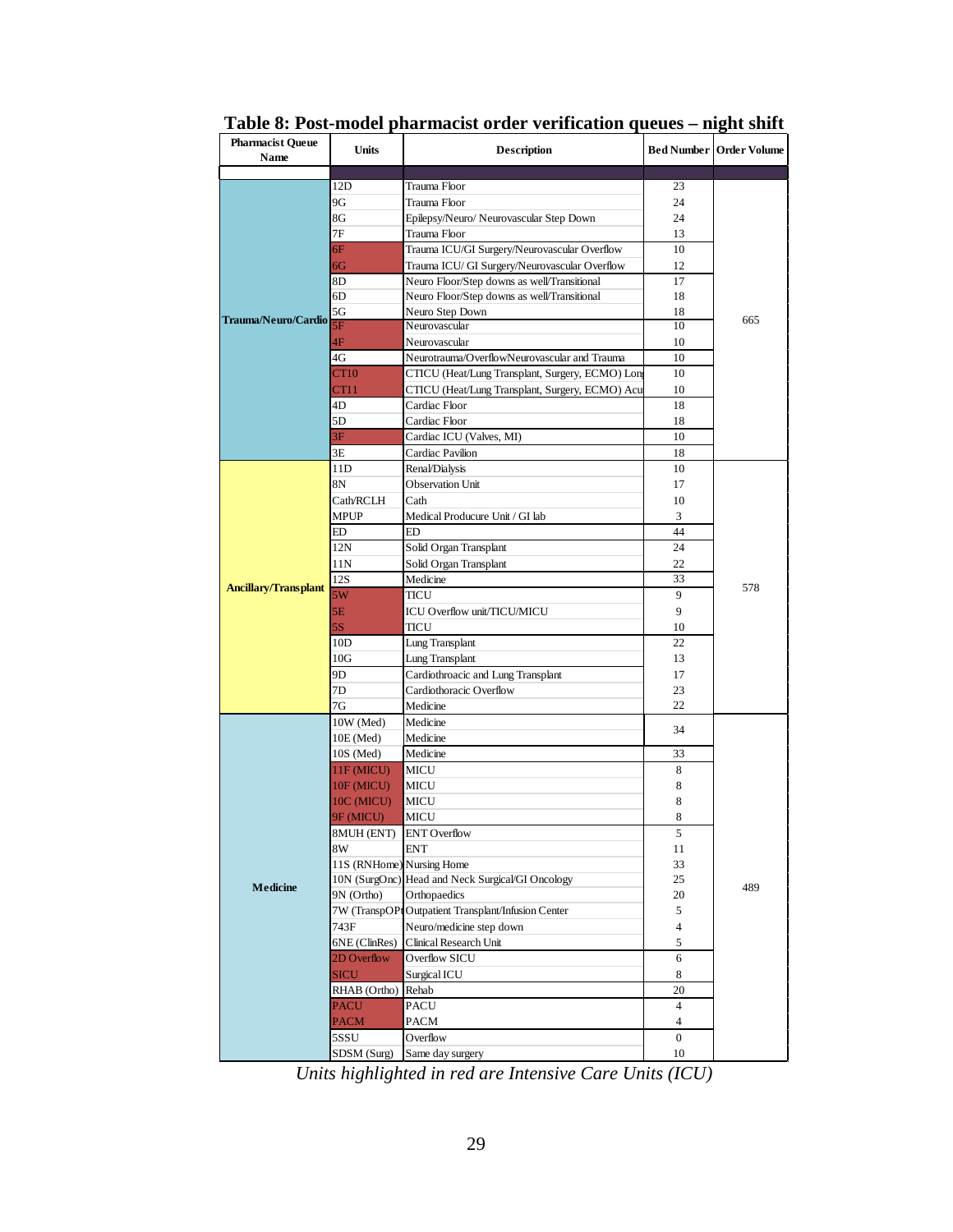### **BIBLIOGRAPHY**

- 1. National Health Expenditures 2013 Highlights. *Centers for Medicare and Medicaid Services*. 2014. Retrieved from: http://www.cms.gov/Research-Statistics-Data-and-Systems/Statistics-Trends-and-Reports/NationalHealthExpendData/Downloads/highlights.pdf
- 2. Kane J. Health costs: How the U.S. compares with other countries. *PBS Newshour*. 2012. Retrieved from: [http://www.pbs.org/newshour/rundown/health-costs-how-the-us](http://www.pbs.org/newshour/rundown/health-costs-how-the-us-compares-with-other-countries/)[compares-with-other-countries/](http://www.pbs.org/newshour/rundown/health-costs-how-the-us-compares-with-other-countries/)
- 3. OECD , Health at a Glance 2013: OECD Indicators,2013, OECD Publishing. [http://dx.doi.org/10.1787/health\\_glance-2013-en](http://dx.doi.org/10.1787/health_glance-2013-en)
- 4. Mahon M, Fox B. US health system ranks last among eleven countries on measures of access, equity, efficiency, and healthy lives. *The Commonwealth Fund*. 2014. Retrieved from: http://www.commonwealthfund.org/publications/press-releases/2014/jun/us-healthsystem-ranks-last
- 5. Berwick DM, Hackbarth AD. Eliminating waste in US health care. *JAMA.* 2012;307(14):1513-1516. doi:10.1001/jama.2012.362. Retreived from: <http://jama.jamanetwork.com/article.aspx?articleid=1148376>
- 6. Committee on Quality of Health Care in America. To err is human: Building a safer health system. *Institute of Medicine*. 1999. Retrieved from: <http://www.nap.edu/openbook.php?isbn=0309068371>
- 7. Institute for Healthcare Improvement. Protecting 5 million lives from harm. 2006. Retrieved from:

<http://www.ihi.org/about/Documents/5MillionLivesCampaignCaseStatement.pdf>

- 8. Berwick DM, Nolan TW, Whittington J. The triple aim:care health and cost. *Health Affairs*. 2008;27(3):759-769.
- 9. Hollingsworth B, Dawson PJ, Maniadakis N. Efficiency measurement of healthcare: a review of non-parametric methods and applications. *Health Care Manag Sci*.1999:2;161- 172.
- 10. Folland S, Goodman A, Stano M. Chapter 6: The production, cost, and technology of health care. In: Folland S, *The Economics of Health and Health Care*. 6<sup>th</sup> ed. Upper Saddle River, NJ: Peasron; 2010:105-127.
- 11. Leung A, Denham CR, Gandhi TK, et al. A safe practice standard for barcode technology. *Patient Saf*. 2014; 00(00):1-11
- 12. Shack, J., Tulloch, S. Integrated pharmacy automation systems lead to increases in patient safety and significant reductions in medication inventory costs [Shore Memorial Hospital] (Case Study). 2008. Fairport, NY: Shack & Tulloch, Inc..
- 13. McKesson Automation. Nursing, pharmacy benefit from ROBOT-Rx medication dispensing solution [Evergreen Hospital Medical Center](Case Study). 2008. Cranberry Township, PA: McKesson Automation, Inc.
- 14. McKesson Automation. Patient safety thrives in rural Tennessee hospital following pharmacy automation conversion [Cookeville Regional Medical Center] (Case Study). 2008. Cranberry Township, PA: McKesson Automation, Inc.